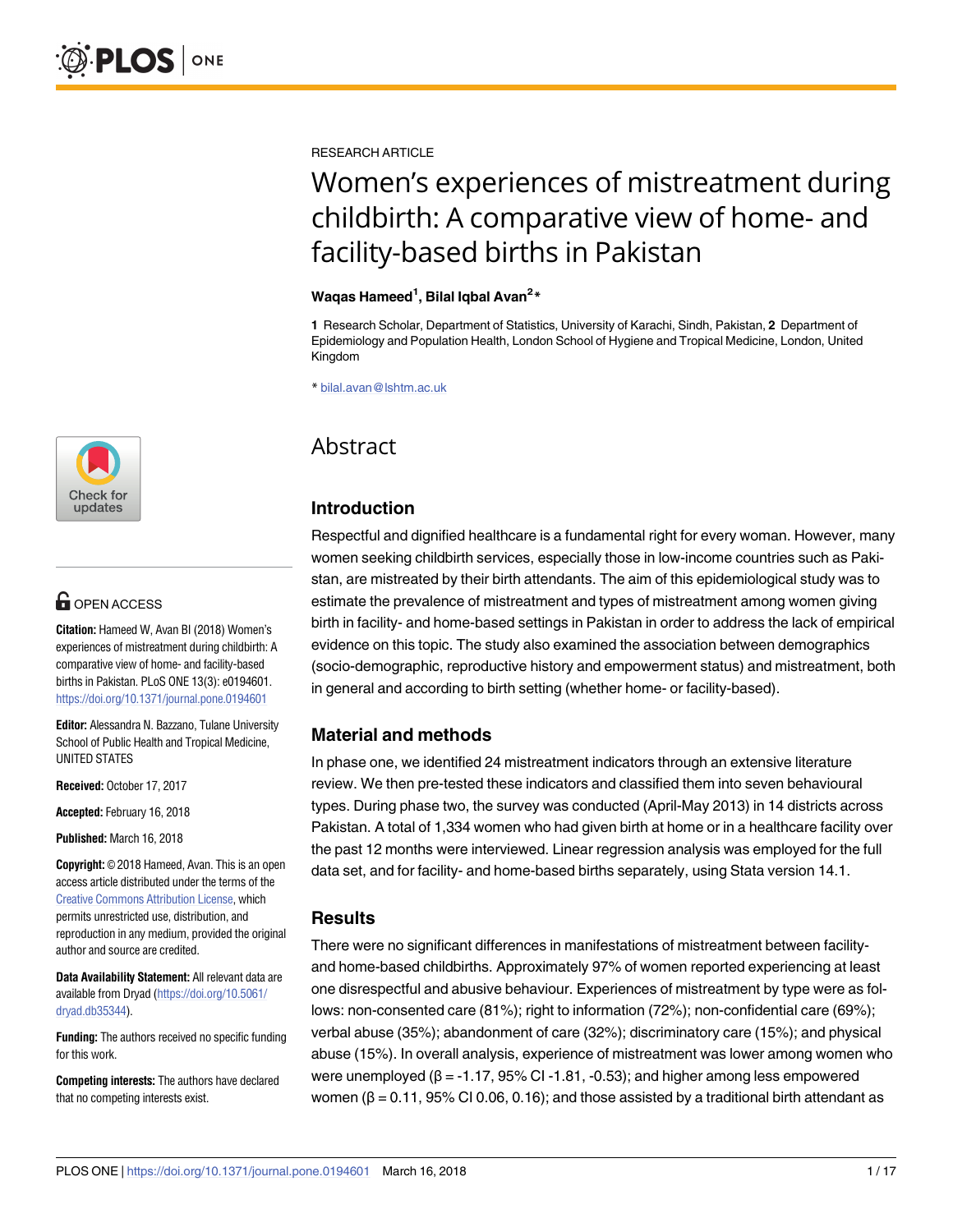<span id="page-1-0"></span>opposed to a general physician (β = 0.94, 95% CI 0.13, 1.75). Sub-group analyses for home-based births identified the same significant associations with mistreatment, with ethnicity included. In facility-based births, there was a significant relationship between women's employment and empowerment status and mistreatment. Women with prior education on birth preparedness were less likely to experience mistreatment compared to those who had received no previous birth preparedness education.

# **Conclusion**

In order to promote care that is woman-centred and provided in a respectful and culturally appropriate manner, service providers should be cognisant of the current situation and ensure provision of quality antenatal care. At the community level, women should seek antenatal care for improved birth preparedness, while at the interpersonal level strategies should be devised to leverage women's ability to participate in key household decisions.

# **Introduction**

In order to achieve Millennium Development Goal 5 (MDG), countries around the world focused considerable efforts on increasing the coverage of skilled birth delivery from 59% to 71%. As a result, maternal mortality fell by nearly 50% between 1990 and 2013[\[1\]](#page-12-0) [[1\]](#page-12-0). However, it is estimated that 303,000 women still die as a result of preventable causes during pregnancy and childbirth each year [\[2\]](#page-13-0). Most of these deaths occur in developing countries [\[1\]](#page-12-0). This unfinished agenda requires renewed efforts under the Sustainable Development Goal (SDG) agenda, with special focus on ensuring provision of quality maternal and newborn care that is both clinically appropriate and delivered in a respectful and dignified manner [[3;4\]](#page-13-0).

The World Health Organization (WHO) states that "every woman has the right to the highest attainable standard of health, which includes the right to dignified, respectful health care" [\[4](#page-13-0)]. Mistreatment during childbirth can potentially deter women from seeking medical care in future, leading to severely negative health implications [\[5;6](#page-13-0)]. Mistreatment during childbirth is not a new phenomenon. However, in recent years, it has gained widespread attention across the international community. This issue was formally prompted by human rights reports [\[7;8\]](#page-13-0) and today, several studies [[5](#page-13-0);[9](#page-13-0)–[20\]](#page-13-0) confirm that women across the globe frequently experience disrespectful and abusive care during childbirth.

This mistreatment can have immediate and long-term consequences: for example, denial of pain relief medication, episiotomy (without anaesthesia) and physical abuse can cause extreme pain and suffering [\[21\]](#page-13-0). It may also lead to adverse psychological effects such as re-traumatisation [\[22\]](#page-13-0), post-traumatic stress symptoms, sleeping problems, poor self-rated health [\[12;21](#page-13-0)] and feelings of dehumanisation [[23\]](#page-14-0) that could result in a distorted body perception and fear of childbirth [[23\]](#page-14-0). These encounters may deter women from seeking maternity care from health facilities [[6](#page-13-0)]. As a result, they resort to home births, often relying on unskilled health professionals. This in turn increases the chances of maternal and neonatal morbidity and mortality [\[24\]](#page-14-0).

Although several studies have attempted to define this phenomenon in the past  $[25-27]$  $[25-27]$  $[25-27]$  $[25-27]$ , the issue requires more exploration due to the lack of consensus on the definition of mistreatment. The majority of research conducted on mistreatment during childbirth is from Africa  $[9-11,13-17,19]$  $[9-11,13-17,19]$  $[9-11,13-17,19]$  with minimal research from the South Asian region. To the best of our knowledge, there is no formal research available on this topic in Pakistan. Notably, the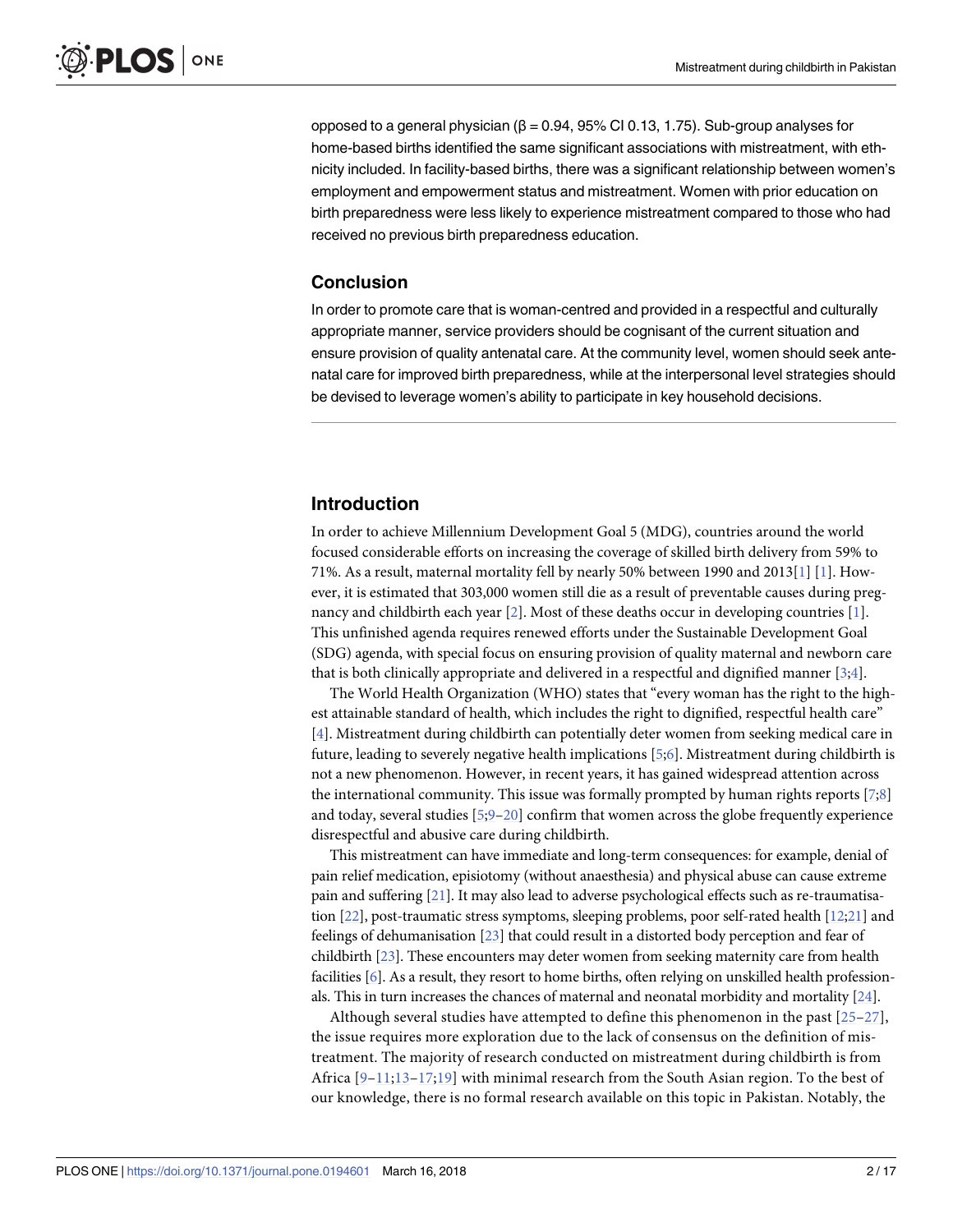<span id="page-2-0"></span>focus of recent research revolves heavily around childbirths conducted in facility-based settings. This focus is based on the argument that mistreatment is more prevalent in facilitybased births due to the medicalisation [[28–30\]](#page-14-0) of childbirth and impersonal environment at facilities. This argument states that, in order for delivering women to regain their autonomy [[28](#page-14-0);[31;32\]](#page-14-0), they opt for home births, which are viewed as more women-centred and culturally appropriate [\[5](#page-13-0);[28](#page-14-0)]. However, there is no systematic assessment of home-based births related to the paradigm of respectful care.

Bearing in mind that the majority of low-income women in developing countries have home births [[33](#page-14-0)], it is equally important to ascertain whether women giving birth at home receive respectful care.

In light of the dire need for evidence on disrespectful and abusive maternity care, this paper estimated the prevalence of mistreatment and types of mistreatment towards women giving birth in facility- and home-based settings. Secondly, the study examined the association between demographics (socio-demographic, reproductive history and empowerment status) and mistreatment, both in general and specific to the place of birth (home- or facility-based).

# **Country context**

Pakistan has an estimated population of 184 million [[34](#page-14-0)] with 65% of the population residing in rural areas [[35](#page-14-0)]. Pakistan has seen limited success on a select number of health issues; how-ever, it has failed to achieve MDG 4 and 5 indicators [\[36;37](#page-14-0)]. Approximately one in four women do not receive any antenatal care (ANC), 52% give birth at home assisted by skilled birth attendants (SBA), and 62% receive a postnatal check-up (PNC) after delivery. Despite having a large public-sector healthcare system, only 15% of childbirths in Pakistan take place at public health facilities [[35](#page-14-0);[38\]](#page-14-0). Factors impeding improved maternal and newborn health outcomes include structural and socio-cultural issues such as access, prohibitive cost and quality-of-care [\[36;38–41](#page-14-0)]. Quality of care issues range from providers' technical incompetence to scarce resources and compromised interpersonal care at healthcare facilities [[42–47\]](#page-14-0).

# **Methods**

# **Design and setting**

We assessed women's experiences of mistreatment as part of a larger population-based, crosssectional survey conducted during April-May 2013 across 14 districts in Sindh Province (Jamshoro, Matiari, Ghotki, Shikarpur, Jacobabad, Khairpur, Qambar Shahdadkot, Larkana, Tando Alayar, Naushero Feroze, Karachi) and Punjab Province (Dera Ghazi Khan, Rahim Yar Khan, Rajanpur) in Pakistan. These districts are more marginalised than other districts in the selected provinces and were chosen because a new project on maternal and reproductive health was due to be implemented in these districts. Interviews regarding mistreatment during childbirth were conducted with women aged 15–49 who had had a live birth over the past 12 months. A total of 1,334 women met the eligibility criteria.

# **Sampling**

Data were collected in the catchment areas of 50 public and 50 private healthcare facilities that were selected for the larger maternal and reproductive health programme. These health facilities were located in remote areas and selected based on the criteria that they were situated at least 50 kilometres away from the district head quarter hospital and the service provider showed willingness to provide family planning services. Each health facility had a separate catchment population. Service coverage areas of 5–8 kilometres in radius were mapped around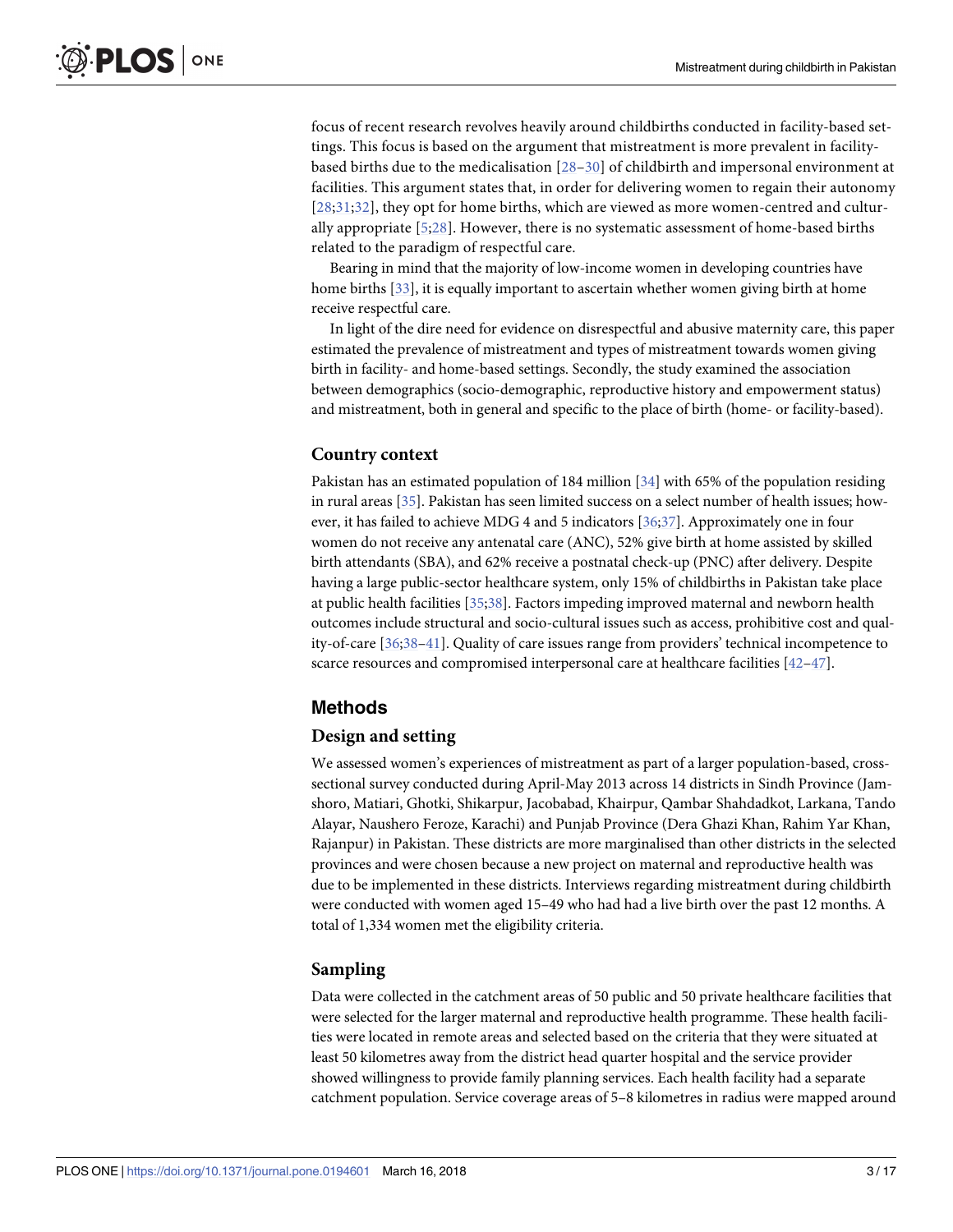<span id="page-3-0"></span>each health facility. The areas were classified into small clusters defined as 'villages' in rural settings and 'blocks' in peri-urban settings. Thereafter, one-quarter of the clusters were randomly selected within the catchment areas of each health facility. The population size for these clusters was estimated using crowd sourcing through at least five respondents residing in their respective clusters. These data were then matched with records available with government community health workers [\[48\]](#page-15-0). The probability proportional to size (PPS) technique was used to distribute the study sample across health facilities. The selection of households followed systematic sampling. The first household was selected using a 'spin the bottle' method at a major landmark within each cluster, followed by selecting every kth (approximately every  $13<sup>th</sup>$ ) household. Within each household, one woman meeting the criteria was invited to participate in the survey. If there was more than one eligible respondent in the household, enumerators selected the woman whose first name was closest to the alphabet 'A'.

# **Instrument development**

The tool used to measure mistreatment during childbirth was developed using a two-phased approach. First, a comprehensive literature review was conducted on mistreatment during childbirth. From the literature, specific indicators were selected that were reviewed by experts with vast experience in the field of maternal health. The refined set of indicators was translated and pre-tested in two districts: Rawalpindi (Punjab Province) and Dadu (Sindh Province). Based on experts' feedback and pre-test observations, some questions were rephrased and sequentially better arranged for easy administration. Importantly, questions pertaining to sexual abuse were excluded due to a high degree of sensitivity. In total, 24 indicators were finally retained based on seven behavioural types defined by Bowser and Hill [\[6](#page-13-0)]. These categories were reworked as follows: physical abuse, verbal abuse, right to information, non-consented care, non-confidential care, discrimination and abandonment of care. These indicators focused on the experiential aspect–i.e. women's experiences of mistreatment–as defined by Freedman and colleagues [\[25\]](#page-14-0). The larger survey questionnaire was adapted from the 2006–07 Pakistan Demographic Health Survey (PDHS) instrument, which consisted of socio-demographic characteristics; information received on birth preparedness and essential postnatal/partum care; and women's involvement in household decision making.

#### **Data collection and management**

Questionnaires were translated into Urdu and Sindhi, and data were collected on paper forms by experienced female data collectors trained to administer the questionnaire. Data collectors conducted face-to-face interviews at participants' homes to ensure privacy. Data were doubleentered in Epi-data version 3.1.

#### **Measures**

**Outcome variables.** The outcome variable for this study was experiences of mistreatment during childbirth based on 24 indicators classified into seven behavioural types. These classifications were divided as follows: (1) Physical abuse: (a) beating, (b) slapping, (c) push badly to change position, (d) pinch irritably; (II) Verbal abuse: (a) pass insulting or degrading comments, (b) harsh tone or shouting, (c) abusive language, (d) threatening for poor outcomes; (III) Non-consented care: (a) perform procedure without consent, (b) explain about the procedure to be used for delivery, (c) offer choices regarding births, (d) coercion to undergo caesarean section; (IV) Right to information: (a) share results/diagnosis of medical reports, (b) encourage to ask questions, (c) regularly share progress of childbirth; (V) Non-confidential care: (a) privacy during examination, (b) cover woman while taking to and from labour room,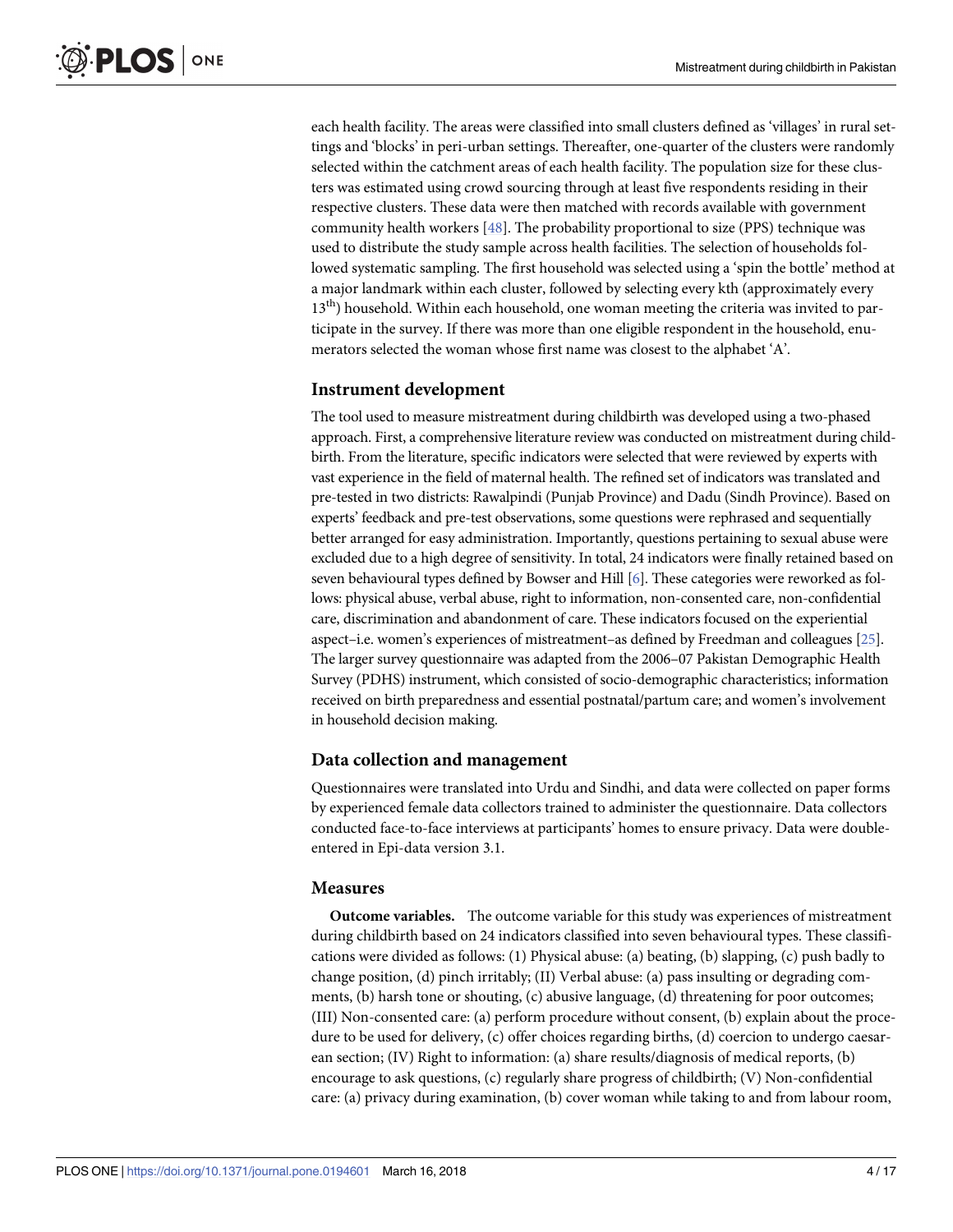<span id="page-4-0"></span>(c) assure woman for confidentiality of information, (d) women-provider conversation overheard by others (stranger, other patients, or non-medical staff); (VI) Abandonment of care: (a) abandon women during childbirth or afterward, (b) ignore while asking pain relief/medication, (c) delay birthing after deciding for operative procedure; and (VII) Discrimination: (a) denial of service due to ethnicity, (b) denial of service due to lack of money. Taking into consideration that participants may have previously given birth, they were instructed to answer these questions based on experiences during their most recent childbirth.

An 'overall composite index' was constructed for mistreatment along with indices for each type of mistreatment. Positively worded items were reverse coded for consistency where '1' referred to 'experienced mistreatment', and '0' to 'not experienced'. Composite scores were calculated by adding the scores for each item. Total scores ranged from 0–24, where a higher score reflected a higher level of mistreatment. The same procedure was repeated for 'individual composite indices' for each type of behaviour.

**Independent variables.** Several variables were selected as factors that may be associated with mistreatment. These factors were categorised as follows: (I) Socio-demographics: women's age, literacy, ethnicity, employment status and household poverty (using progress out of poverty tool) [\[49\]](#page-15-0); (II) Reproductive history: primigravida (whether experienced childbirths before), type of person who assisted with childbirth, place of birth (home- or facility-based), and education on birth preparedness and postnatal/partum care for the index pregnancy; and (III) Empowerment status: couples' joint decision making (discrete composite index).

Under reproductive history, two separate variables were created for education: one for birth preparedness and one for postnatal/partum care. Women coded themselves as a '1' if they were educated on any one of the seven essential birth preparedness elements (at least four antenatal visits, skilled birth attendant, transport arrangement, recognising danger signs, managing emergency, blood donor and keeping the baby warm) during pregnancy and '0' if they had received none. A similar procedure was applied for postnatal/partum index, based on whether women were educated on: feeding of baby, mother's nutrition, birth spacing (family planning), mother's hygiene, baby's hygiene and child immunisation.

The variable used to measure women's empowerment was created using a method found in another study [[50](#page-15-0)], and based on data collected on 15 indicators from an adapted framework proposed by Haque and colleagues [[51](#page-15-0)]. Women were asked who is involved in making the following decisions: (1) where to go for medical care in the event of her illness; (2) where to take her children in the event of illness; (3) children's education; (4) when to plan pregnancy; (5) number of children to have; (6) buying or selling of property; (7) small household expenditure (e.g. toothpaste, soap, crockery etc.); (8) major household expenditure (e.g. TV, refrigerator, furniture etc.); (9) expenditure on her clothes, cosmetics, jewellery etc.; (10) expenditure on medicines; (11) expenditure on children's clothes; (12) where to spend earned money; (13) visiting relatives; (14) her employment outside the home; and (15) whether she leaves the house alone for medical help. A composite empowerment score for couples' decision making was calculated and could range from 0–15, with a higher score reflecting that the respondent had a higher degree of decision-making power.

A poverty index was derived using the standard analytical approach as proposed by the Grameen Foundation [\[49\]](#page-15-0).

#### **Ethics**

The study protocol was reviewed and approved by the National Bioethics Committee (NBC), Pakistan (Ref: No. 4-87/NBC-109/RDC/1861).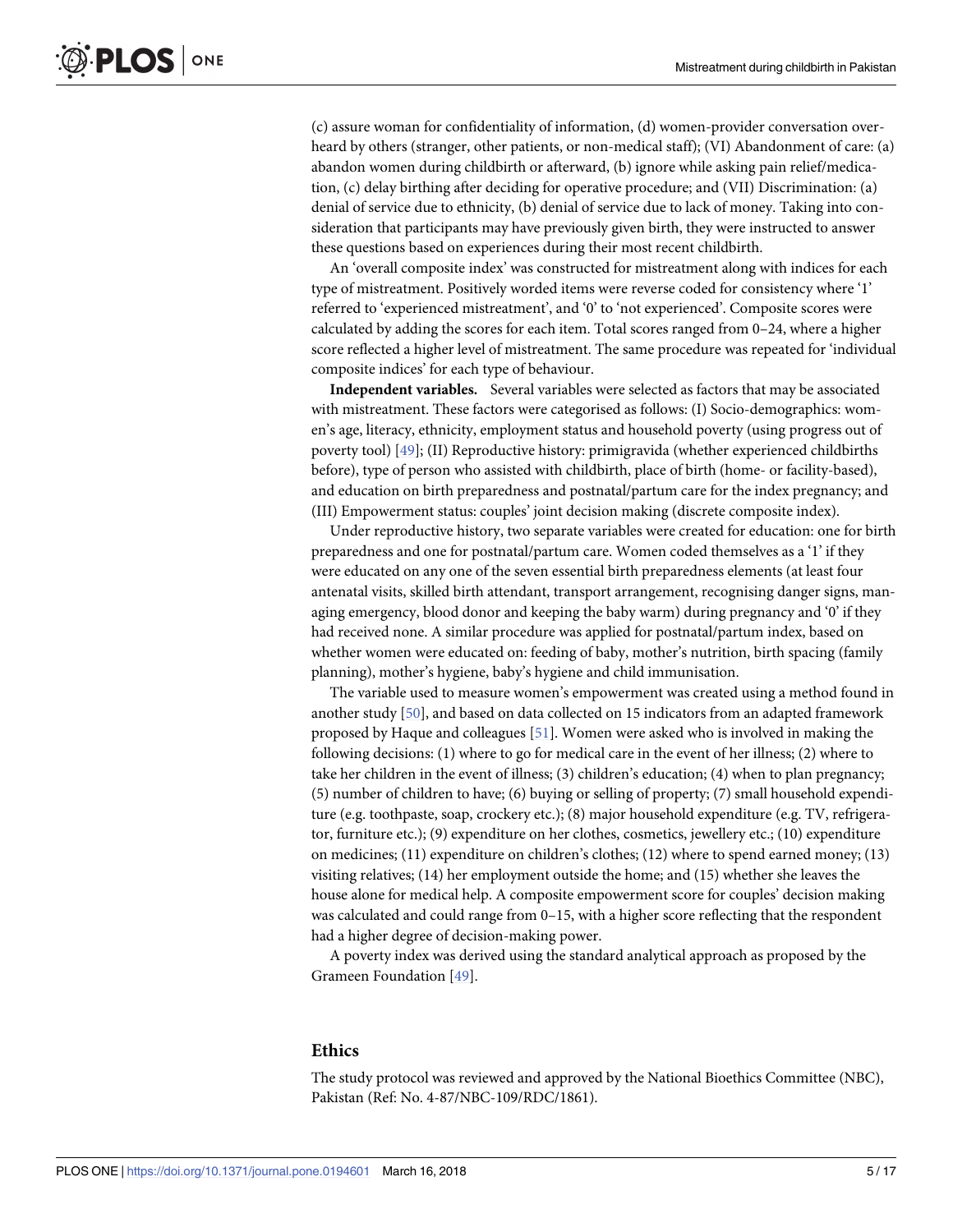<span id="page-5-0"></span>The consent form included information about the purpose of interview, potential risks and benefits, a respondent's right to choose to participate in the study, or to withdraw from it at any time, without reprisal, and to decline answering any question(s). Enumerators were asked to read the informed consent aloud to all participants and took written informed consent from each respondent prior to starting the questionnaire.

# **Statistical analysis**

A descriptive analysis of participants' characteristics was completed using means and proportions. Linear regression analysis was applied with the intention of identifying individual level factors associated with reports of mistreatment rather than identifying underlying causes of mistreatment, which is impossible given the cross-sectional data. A block-modelling strategy [\[52\]](#page-15-0) was applied to the full (home and facility birth) dataset whereby variables were entered into a model in groups, resulting in three different models: Model 1: examining the effect of socio-demographic variables; Model 2: including reproductive history for the index pregnancy; and Model 3: adding the status of women's empowerment.

Moreover, one sub-group analysis was performed for each home- and facility-based birth with all variables in the model. Internal consistency for the 24 items on mistreatment–for each behaviour type, and for the 15 items on the women's empowerment index–were tested using Kuder Richardson's formula. Stata version 14.1 (StataCorp LP, Texas, United States) was used for all analyses, and p-values of 0.05 were considered statistically significant. Statistical weights were used to appropriately adjust the results based on representation of the population of all 14 districts. The population adjustment was made using the 2011 projected population for each district.

| Socio-demographics      | $\%$ | Women's empowerment*                               | $\%$     |  |  |  |  |
|-------------------------|------|----------------------------------------------------|----------|--|--|--|--|
| Women's age             |      | Couple decision (out of 15)                        |          |  |  |  |  |
| $<$ 25 years            | 27.2 | Mean (SD)                                          | 3.9(4.8) |  |  |  |  |
| $>$ 25 - $<$ 35 years   | 55.1 | Reproductive history index pregnancy               |          |  |  |  |  |
| $>$ 35 years            | 17.8 | Primigravida                                       |          |  |  |  |  |
| Ethnicity               |      | Yes                                                | 16.0     |  |  |  |  |
| Muhajir                 | 12.1 | No                                                 | 84.0     |  |  |  |  |
| Punjabi                 | 36.4 | Birth preparedness                                 |          |  |  |  |  |
| Baloch                  | 14.5 | Educated on at least one essential care (out of 7) | 73.1     |  |  |  |  |
| Pathan                  | 4.9  | None                                               | 26.9     |  |  |  |  |
| Sindhi                  | 32.1 | Postnatal/partum care                              |          |  |  |  |  |
| Women's literacy        |      | Educated on at least one essential care (out of 6) | 47.3     |  |  |  |  |
| Literate                | 44.0 | None                                               | 52.7     |  |  |  |  |
| Illiterate              | 56.0 | Place of birth                                     |          |  |  |  |  |
| Women's employment      |      | Home                                               | 42.1     |  |  |  |  |
| <b>Yes</b>              | 30.0 | Health facility (public or private)                | 57.9     |  |  |  |  |
| No                      | 70.0 | Type of birth attendant                            |          |  |  |  |  |
| Household poverty index |      | General physician                                  | 40.5     |  |  |  |  |
| Poorest                 | 34.4 | Mid-level provider                                 | 26.8     |  |  |  |  |
| Middle                  | 34.3 | Traditional birth attendant                        | 32.7     |  |  |  |  |
| Wealthiest              | 31.3 |                                                    |          |  |  |  |  |

#### **[Table](#page-6-0) 1. Characteristics of the sample (n = 1,334).**

 $*$  Kuder-Richardson value for internal consistency =  $0.94$ 

<https://doi.org/10.1371/journal.pone.0194601.t001>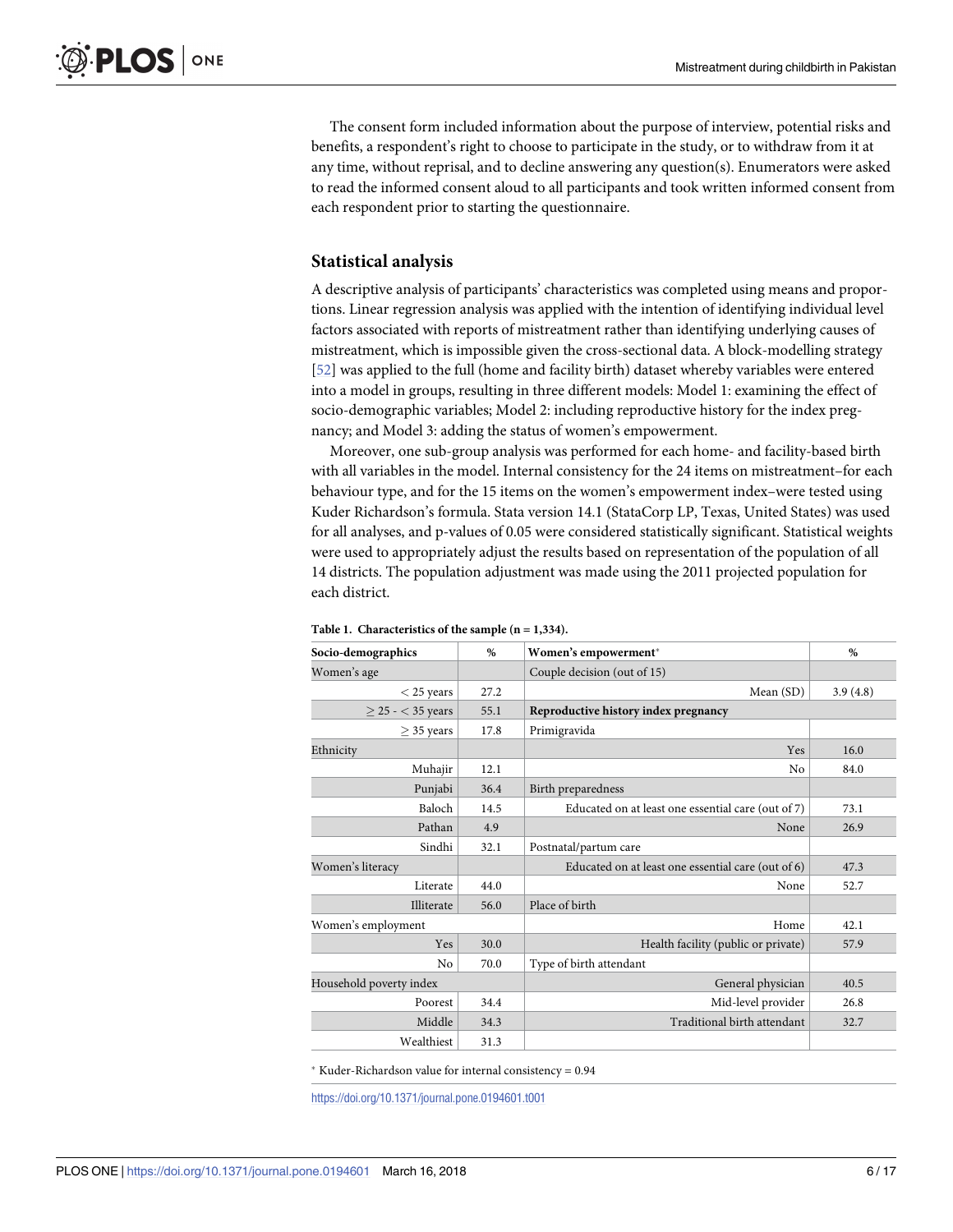# <span id="page-6-0"></span>**Results**

#### **Descriptive analysis**

[Table](#page-5-0) 1 presents the characteristics of women who were within one year postpartum. The majority of respondents were between 25 and 35 years old (55.1%) and had experienced several previous childbirths (84.0%). More than half (56.0%) were illiterate, about 70.0% were unemployed, and on average reported taking four household decisions jointly with their husbands regarding domestic affairs.

In terms of ethnicity, approximately one-third of the women were Punjabi (36.4%) and Sindhi (32.1%); followed by Baloch (14.5%), Muhajir (12.1%) and Pathan (49%). Nearly three out of five women had given birth in a health facility, and the majority of births were assisted by doctors (40.6%), followed by traditional birth attendants (32.7%) and mid-level providers



**[Fig](#page-7-0) 1. Prevalence of mistreatment by type and place of birth.**

<https://doi.org/10.1371/journal.pone.0194601.g001>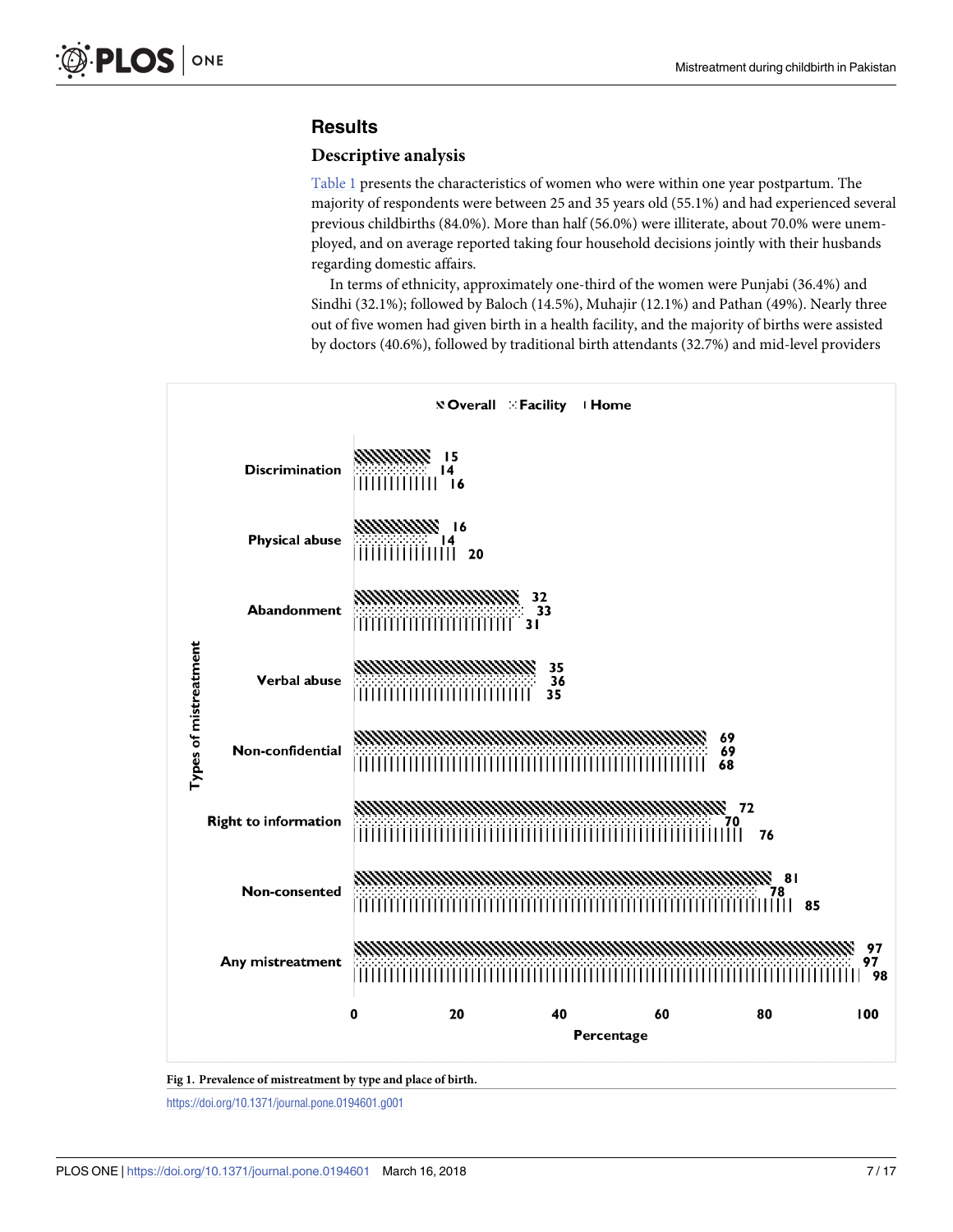<span id="page-7-0"></span>(26.8%). In addition, nearly three out of four women reported that they were educated on at least one element of birth-preparedness, while only 47.3% had received any education on postnatal/partum care.

[Fig](#page-6-0) 1. depicts experiences of self-reported mistreatment during facility- and home-based births. The prevalence of any mistreatment was universal (97%), and remained constant for both at-home and facility-based births. In terms of different manifestations of mistreatment, the most commonly reported was non-consented care (81%), followed by the right to information (72%) and non-confidential care (69%); while, nearly one-third reported experiences of verbal abuse (35%) and abandonment of care (32%). Overall approximately 15% of women reported physical abuse and discriminatory care. No substantial differences were observed in mistreatment during childbirth between home- and facility-based births.

Fig 2 illustrates the number of times self-reported mistreatment occurred at facility- and home-based births. Nearly two-fifths of the respondents reported being mistreated six or more times, while the majority of women reported being mistreated two to five times during childbirth.

[Table](#page-8-0) 2 represents occurrences of mistreatment. On average, women experienced six different manifestations of mistreatment.

#### **Factors associated with mistreatment during childbirth**

Linear regression results are presented in [Table](#page-9-0) 3. Model 1 demonstrates associations between women's socio-demographic characteristics and experiences of mistreatment during childbirth; Model 2 additionally takes into account indicators of women's reproductive history for the index pregnancy; and Model 3 includes women's empowerment status. The first three models were run on a full dataset. Ethnicity and women's employment status showed significant associations with mistreatment [\(Table](#page-9-0) 3, Model 1). The relationship was still significant (in Model 2) after the inclusion of women's reproductive history. However, with the inclusion





<https://doi.org/10.1371/journal.pone.0194601.g002>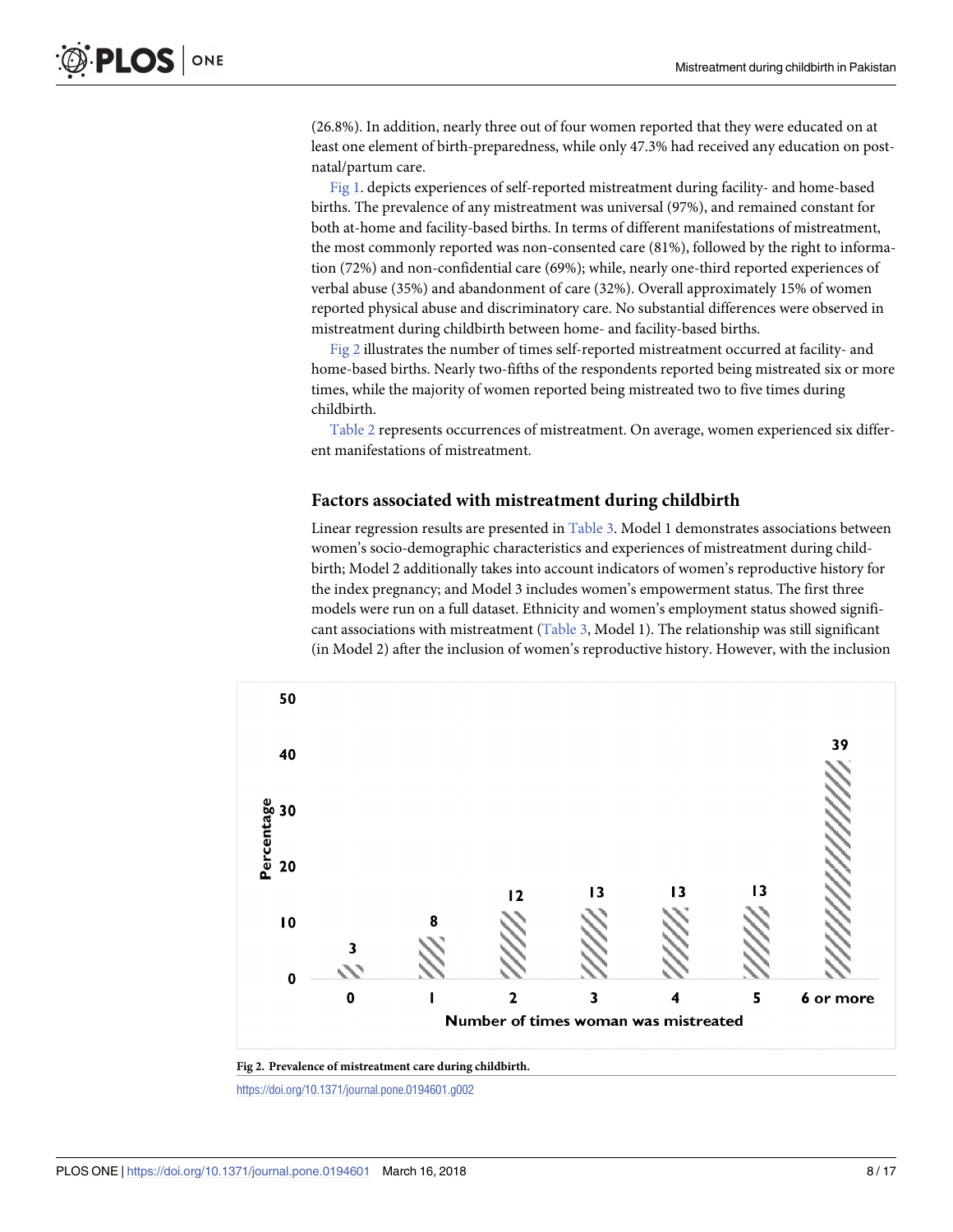<span id="page-8-0"></span>

| Indicators                                                                                | %    | (95% CI)     |
|-------------------------------------------------------------------------------------------|------|--------------|
| Any mistreatment                                                                          | 97.4 | (98.3, 96)   |
| Average number of ways mistreated (SD)                                                    | 5.5  | (5.2, 5.8)   |
| Non-consented care (internal consistency = $0.17$ )                                       |      |              |
| Any non-consented care                                                                    | 81.3 | (84.3,77.8)  |
| Perform procedure without consent                                                         | 11.5 | (9.3, 14.2)  |
| Didn't explain about the procedure to be used for childbirth                              | 46.7 | (42.7, 50.7) |
| Didn't offer choices regarding childbirth                                                 | 60.0 | (55.9, 63.9) |
| Coercion to undergo caesarean section                                                     | 12.6 | (10.2, 15.6) |
| Right to information (internal consistency = $0.68$ )                                     |      |              |
| Any negligence in provision of information                                                | 72.4 | (75.9, 68.6) |
| Didn't share results/diagnosis of medical reports                                         | 34.9 | (31.3, 38.8) |
| Didn't encourage to ask questions                                                         | 60.3 | (56.3, 64.2) |
| Didn't regularly share progress of childbirth                                             | 47.2 | (43.2, 51.2) |
| Non-confidential care (internal consistency = $0.31$ )                                    |      |              |
| Any negligence in confidentiality                                                         | 68.7 | (72.3, 64.8) |
| Didn't maintain privacy during examination                                                | 14.1 | (11.7, 16.9) |
| Didn't cover woman while taking to and from birthing area                                 | 37.4 | (33.5, 41.4) |
| Didn't assure woman about confidentiality of information                                  | 23.4 | (20.2, 26.8) |
| Women-provider conversation overheard by others (stranger, other patients, or non-medical | 36.8 | (32.9, 40.8) |
| staff)                                                                                    |      |              |
| Verbal abuse (internal consistency = $0.73$ )                                             |      |              |
| Any kind of verbal abuse                                                                  | 32.5 | (36.3, 28.9) |
| Pass insulting or degrading comments                                                      | 15.5 | (12.7, 18.6) |
| Harsh tone or shouting                                                                    | 19.1 | (16.2, 22.3) |
| Abusive language                                                                          | 16.4 | (13.8, 19.3) |
| Threaten for poor outcomes                                                                | 10.8 | (8.6, 13.4)  |
| Abandonment of care (internal consistency = $0.55$ )                                      |      |              |
| Any abandonment of care                                                                   | 32.1 | (35.9, 28.4) |
| Abandon women during childbirth or afterwards                                             | 20.2 | (17.2, 23.5) |
| Ignore while asking for pain relief/medication                                            | 16.1 | (13.3, 19.2) |
| Delay birthing after deciding for operative procedure                                     | 13.2 | (10.8, 16.1) |
| Physical abuse (internal consistency = $0.76$ )                                           |      |              |
| Any physical abuse                                                                        | 16.5 | (19.6, 13.7) |
| Beating                                                                                   | 5.9  | (4.4, 8.0)   |
| Slapping                                                                                  | 6.7  | (5.0, 8.9)   |
| Push badly to change position                                                             | 8.3  | (6.4, 10.7)  |
| Pinch irritably                                                                           | 10.7 | (8.4, 13.6)  |
| Discrimination (internal consistency = $0.72$ )                                           |      |              |
| Any discrimination during care                                                            | 14.8 | (17.8, 12.2) |
| Denial of service due to ethnicity                                                        | 9.8  | (7.7, 12.4)  |
|                                                                                           |      |              |

#### **[Table](#page-7-0) 2. Occurrence of mistreatment during childbirth by type.**

<https://doi.org/10.1371/journal.pone.0194601.t002>

of women's empowerment index, the relationship between ethnicity and mistreatment became non-significant.

We also found that women assisted by a mid-level provider (β = 0.80, 95% CI 0.08, 1.53) and traditional birth attendant (β = 1.11, 95% CI 0.30, 1.92) during childbirth reported higher levels of mistreatment compared to those assisted by a general physician.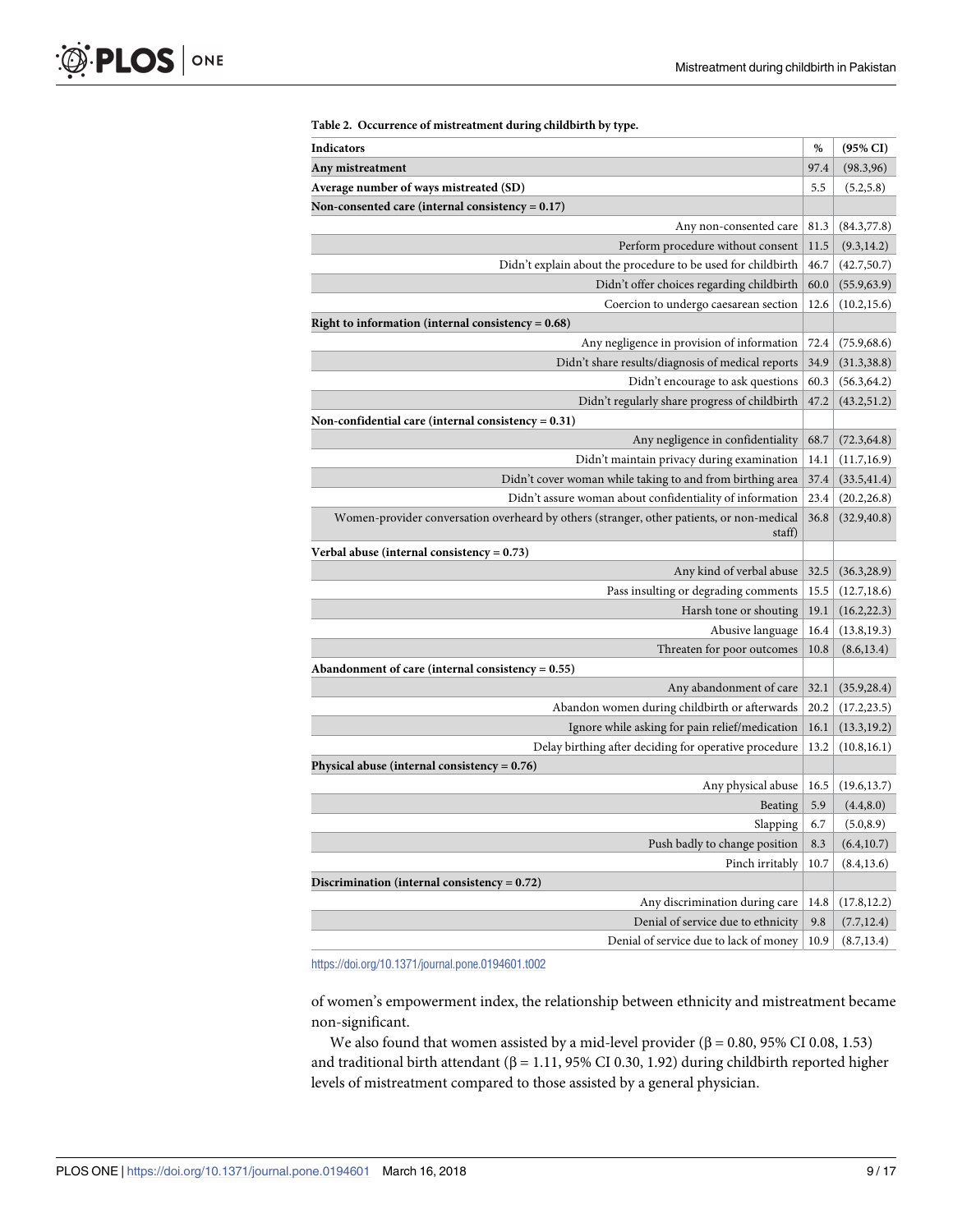#### **[Table](#page-7-0) 3. Unadjusted and adjusted beta for mistreatment (discrete outcome) by sample characteristics.**

| Independent variable                                                   | Full dataset (facility + home delivery) |                       |                                    |                       |                                 |                       | Sub-group analysis                         |                        |                                                |                        |
|------------------------------------------------------------------------|-----------------------------------------|-----------------------|------------------------------------|-----------------------|---------------------------------|-----------------------|--------------------------------------------|------------------------|------------------------------------------------|------------------------|
|                                                                        | Model 1<br>Socio-demographics           |                       | Model 2<br>Reproductive<br>history |                       | Model 3<br>Women<br>empowerment |                       | Adjusted<br>coefficients for<br>home-birth |                        | Adjusted<br>coefficients for<br>facility-birth |                        |
|                                                                        |                                         |                       |                                    |                       |                                 |                       |                                            |                        |                                                |                        |
|                                                                        | β                                       | 95% CI                | β                                  | 95% CI                | β                               | 95% CI                | β                                          | 95% CI                 | β                                              | 95% CI                 |
| Socio-demographics                                                     |                                         |                       |                                    |                       |                                 |                       |                                            |                        |                                                |                        |
| Women's age (Ref. $=$ $>$ 35 years)                                    |                                         |                       |                                    |                       |                                 |                       |                                            |                        |                                                |                        |
| $> 25 - < 35$ years                                                    | 0.39                                    | $(-0.34,$<br>1.12)    | 0.45                               | $(-0.29,$<br>1.19)    | 0.49                            | $(-0.26,$<br>1.23)    | 0.25                                       | $(-0.81,$<br>1.32)     | 0.73                                           | $(-0.29,$<br>1.75)     |
| $<$ 25 years                                                           | $-0.02$                                 | $(-0.84, 0.8)$        | 0.09                               | $(-0.77,$<br>0.96)    | 0.15                            | $(-0.72,$<br>1.01)    | $-0.1$                                     | $(-1.33,$<br>1.13)     | 0.59                                           | $(-0.57,$<br>1.75)     |
| Ethnicity (Ref. = Muhajir)                                             |                                         |                       |                                    |                       |                                 |                       |                                            |                        |                                                |                        |
| Punjabi                                                                | 0.6                                     | $(-0.2, 1.41)$        | 0.2                                | $(-0.66,$<br>1.06)    | $-0.05$                         | $(-0.9, 0.8)$         | 0.28                                       | $(-1.23,$<br>1.79)     | 0.14                                           | $(-0.95,$<br>1.23)     |
| Baloch                                                                 | 0.51                                    | $(-0.39,$<br>1.41)    | 0.48                               | $(-0.41,$<br>1.36)    | 0.16                            | $(-0.74,$<br>1.07)    | $2.44*$                                    | (0.58, 4.3)            | $-0.65$                                        | $(-1.73,$<br>0.44)     |
| Pathan                                                                 | $1.76*$                                 | (0.06,<br>3.46)       | 1.43                               | $(-0.14, 3)$          | 1.26                            | $(-0.3, 2.81)$        | $2.56*$                                    | (0.11, 5.0)            | 0.29                                           | $(-1.54,$<br>2.12)     |
| Sindhi                                                                 | $1.57***$                               | (0.63,<br>2.51)       | $1.32*$                            | (0.4, 2.25)           | 0.91                            | (0.0, 1.83)           | $1.83*$                                    | (0.04,<br>3.62)        | 0.49                                           | $(-0.57,$<br>1.56)     |
| Literacy status ( $Ref. = No$ )                                        | 0.37                                    | $(-0.26, 1)$          | 0.3                                | $(-0.33,$<br>0.93)    | 0.24                            | $(-0.38,$<br>0.86)    | 0.12                                       | $(-0.87, 1.1)$         | 0.38                                           | $(-0.4, 1.15)$         |
| Women's employment (Ref. = Yes)                                        | $-1.16***$                              | $(-1.83,$<br>$-0.49)$ | $-1.1***$                          | $(-1.75,$<br>$-0.45)$ | $-1.17***$                      | $(-1.81,$<br>$-0.53)$ | $-1.03*$                                   | $(-2.03,$<br>$-0.02$ ) | $-1.08*$                                       | $(-1.94,$<br>$-0.22$ ) |
| Household poverty (Ref. = Wealthiest)                                  |                                         |                       |                                    |                       |                                 |                       |                                            |                        |                                                |                        |
| Middle                                                                 | 0.02                                    | $(-0.75,$<br>0.79)    | $-0.09$                            | $(-0.86,$<br>0.69)    | $-0.22$                         | $(-0.98,$<br>0.55)    | $-0.48$                                    | $(-1.84,$<br>0.88)     | $-0.09$                                        | $(-1.01,$<br>0.82)     |
| Poorest                                                                | $-0.16$                                 | $(-0.91,$<br>0.58)    | $-0.4$                             | $(-1.17,$<br>0.37)    | $-0.56$                         | $(-1.33, 0.2)$        | $-0.87$                                    | $(-2.1, 0.35)$         | $-0.3$                                         | $(-1.31,$<br>0.72)     |
| Reproductive history for index pregnancy                               |                                         |                       |                                    |                       |                                 |                       |                                            |                        |                                                |                        |
| Primigravida (Ref. = No)                                               |                                         |                       | 0.04                               | $(-0.78,$<br>0.86)    | $-0.01$                         | $(-0.82, 0.8)$        | 0.13                                       | $(-1.47,$<br>1.72)     | $-0.39$                                        | $(-1.34,$<br>0.56)     |
| Essential birth preparedness care (Ref. = Educated)                    |                                         |                       | 0.61                               | $(-0.11,$<br>1.33)    | 0.58                            | $(-0.14, 1.3)$        | $-0.21$                                    | $(-1.15,$<br>0.73)     | $1.3*$                                         | (0.16,<br>2.44)        |
| Essential postnatal/partum care (Ref. = Educated)                      |                                         |                       | $-0.31$                            | $(-0.95,$<br>0.32)    | $-0.32$                         | $(-0.95,$<br>0.31)    | 0.27                                       | $(-0.84,$<br>1.38)     | $-0.49$                                        | $(-1.23,$<br>0.25)     |
| Type of birth attendant ( $Ref. = Doctor$ )                            |                                         |                       |                                    |                       |                                 |                       |                                            |                        |                                                |                        |
| Mid-level provider                                                     |                                         |                       | $0.8*$                             | (0.08,<br>1.53)       | 0.68                            | $(-0.04, 1.4)$        | 1.05                                       | $(-0.66,$<br>2.75)     | 0.73                                           | $(-0.1, 1.56)$         |
| Dai (Traditional birth attendant)                                      |                                         |                       | $1.11*$                            | (0.30,<br>1.92)       | $0.94*$                         | (0.13,<br>1.75)       | $1.65*$                                    | (0.06,<br>3.24)        | N/A                                            | N/A                    |
| Women's empowerment                                                    |                                         |                       |                                    |                       |                                 |                       |                                            |                        |                                                |                        |
| Couples' decision-(Most empowered to least<br>empowered) (range: 0-15) |                                         |                       |                                    |                       | $0.11***$                       | (0.06,<br>0.16)       | $0.11*$                                    | (0.03,<br>0.19)        | $0.11***$                                      | (0.05,<br>0.17)        |

Notes: N/A = Not applicable;

<span id="page-9-0"></span>O PLOS ONE

p*<*0.05

p*<*0.01

p*<*0.001

<https://doi.org/10.1371/journal.pone.0194601.t003>

The fully adjusted estimates in Model 3 revealed that, compared to working women, experiences of mistreatment was lower among women who were unemployed ( $\beta$  = -1.17, 95% CI -1.81, -0.53). Women's empowerment was inversely associated with mistreatment (β =  $0.11$ ,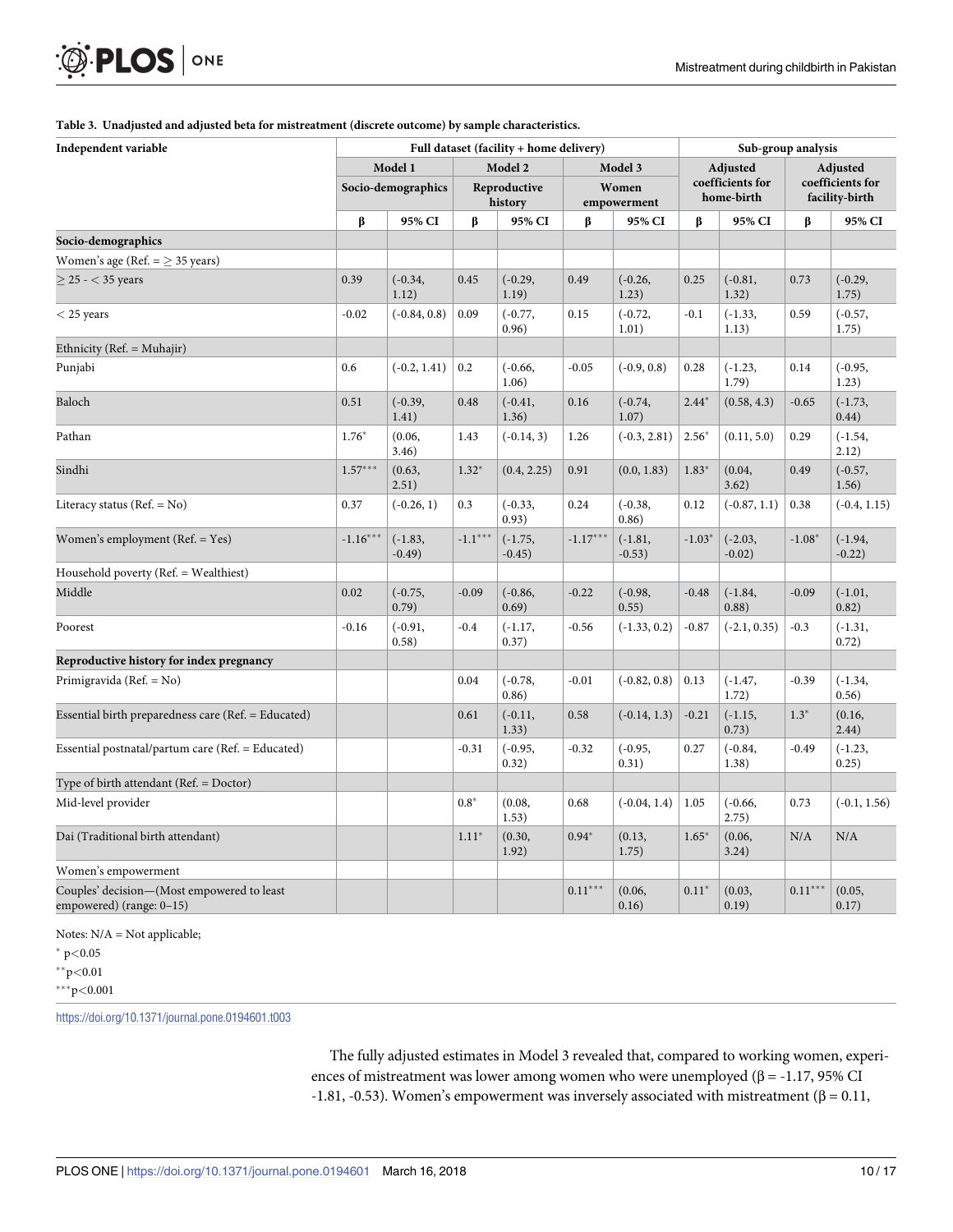<span id="page-10-0"></span>95% CI 0.06, 0.16)–in other words, less empowered women encountered higher levels of mistreatment. Additionally, with respect to who assisted with the childbirth, reports of mistreatment remained significantly higher among women who were assisted by traditional birth attendants as opposed to general physicians ( $β = 0.94$ , 95% CI 0.13, 1.75) whereas the difference between mid-level provider and general physician became insignificant ([Table](#page-9-0) 3, Model 3).

The sub-group analysis for births conducted at home showed that experiences of mistreatment varied significantly by women's ethnicity where women in Baloch ( $\beta$  = 2.44, 95% CI 0.58, 4.3), Pathan (β = 2.56, 95% CI 0.11, 5.0) and Sindhi (β = 1.83, 95% CI 0.04, 3.62) reported higher levels of mistreatment compared to Muhajir women. Similar to the full model (Model 3), the level of empowerment, employment status and type of person assisting in childbirth also showed statistically significant associations with mistreatment.

Results from births conducted in facility-based settings, showed that the same variables exhibited significant relationships with mistreatment. The only exception was that ethnicity became non-significant and higher reports of mistreatment were observed among women who had no prior education on birth preparedness compared with those who were more educated on this on birth preparedness.

# **Discussion**

This study aimed to estimate the prevalence of mistreatment women face during childbirth in Pakistan as well as the different types of mistreatment experienced. This study captured mistreatment during home births, unlike the majority of recent studies [\[5;12;13](#page-13-0);[16–20;](#page-13-0)[53\]](#page-15-0), which focused on institutional births. The overall prevalence of mistreatment was universal (97%), whereas prevalence for different types of mistreatment ranged from 15% to 81%. The experiences of mistreatment documented in this study were higher than studies from Africa [\[11](#page-13-0)[;54;55](#page-15-0)]. Surprisingly, the current study found no differences in experiences of mistreatment between home- and facility-based births. These findings contradict the commonly accepted notion that home-based births are more humanised [\[5](#page-13-0)[;28\]](#page-14-0), as well as highlighting the prevailing issue of lack of supervision and accountability in home-based maternity care [\[56\]](#page-15-0). We suggest that attention should be paid to home-based births, which are often preferred by women who hope to receive culturally appropriate, supportive and less medicalised care [\[24\]](#page-14-0).

As regards different types of mistreatment, violation of women's right to information (72%), consented care (81%) and confidential care (69%) were the most frequently reported forms of mistreatment. Although these findings are similar to another study conducted in Ethiopia [[11](#page-13-0)], it directly contradicts medical protocol that requires service providers to ensure confidentiality of care and to inform women about the necessity of–and potential risks from–the procedures in order to allow her to give her consent [\[57](#page-15-0);[58\]](#page-15-0). These manifestations may be more common because service providers lack an understanding of women's rights [[59](#page-15-0)], they may not consider these manifestations as major contributors to mistreatment [\[60](#page-15-0)], or these behaviours may have become normalised [25;61]. Specific to the issue of non-confidential care in facility-based settings, the presence of student interns and a large number of healthcare professionals may also reinforce this lack of privacy [[62](#page-15-0)].

Literature identified that women are treated differently according to age, parity, ethnicity and socio-economic status [\[6](#page-13-0)[;24](#page-14-0)]; however, none of these characteristics showed significant associations with mistreatment in our study. Measures that exhibited a strong relationship with mistreatment were proxies of women's empowerment–the level of women's involvement in household decision making and prior education on birth preparedness (see [Table](#page-9-0) 3). While the impact of women's empowerment on quality of life, health-seeking behaviours and maternal and child health outcomes is well known  $[63-65]$ , our findings ascertain that provision of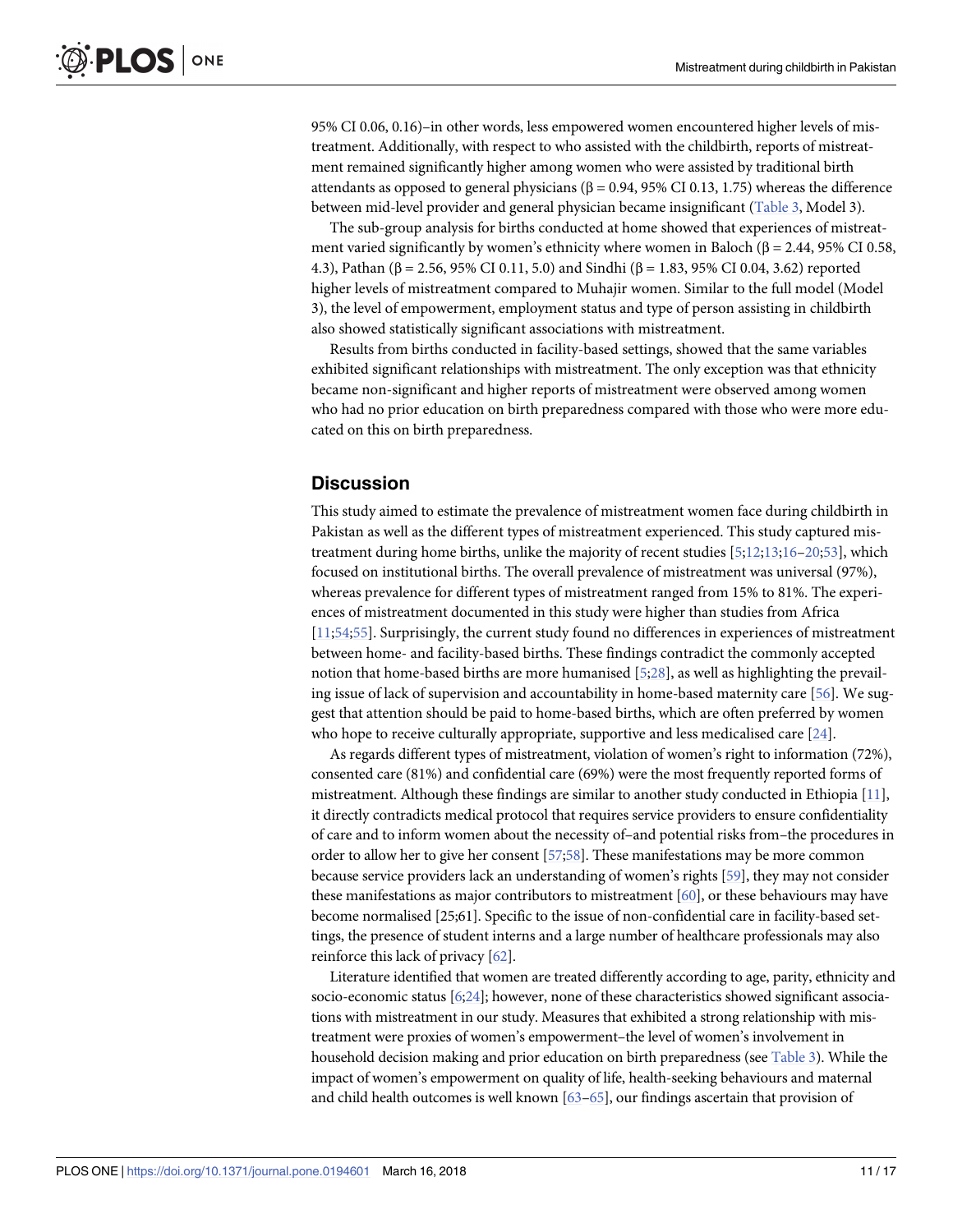<span id="page-11-0"></span>information and leveraging women's ability to participate in key household decisions at the interpersonal level can also prevent them from being mistreated during childbirth. These findings are also consistent with a study in Tanzania, which found that birth-preparedness education (combined with other trainings) was effective in mitigating disrespectful maternity care [\[66\]](#page-15-0).

The inverse relationship between women's employment status with mistreatment is counter-intuitive and warrants further investigation. In addition, finding no statistically significant relationship between women's literacy and mistreatment also seems counter-intuitive. The literature shows both positive [\[67\]](#page-15-0) and negative [[55](#page-15-0)] relationships between women's education and mistreatment. To explain the significant relationship, some authors suggest that higher education increases expectations of better care and greater confidence to report mistreatment [[55](#page-15-0)]. In addition, educated women are thought to be increasingly aware of their rights, and their increased level of self-confidence reduces the power differential between women and care providers, consequently reducing the likelihood of being mistreated [[68](#page-15-0)]. We are of the view that the effect of education on mistreatment may have been diluted because our analyses accounted for women's empowerment and level of awareness regarding birth preparedness, which are proxies for education.

In the full dataset (see [Table](#page-9-0) 3, Model 3), we also found an association between mistreatment and the professional status of the care provider facilitating the delivery: traditional birth attendants treat women in a more disrespectful manner compared to general physicians. Notably, the magnitude further increased (from β = 0.94 to β = 1.65) in the sub-group analysis for births conducted at home. These findings may be attributed to a lack of professional training of the service providers and the fact that the care provided at home is more individualistic and not in compliance with any regulatory framework, as in the case of facility-based settings.

Results showed that women faced discrimination based on ethnicity in home-based births but not facility-based births. In Pakistan, almost all home births are conducted by traditional birth attendants [PDHS 12–13], and these care providers are not required to follow specific policies or codes of conduct as they are not regulated by the health system. As such, it seems plausible that these service providers may allow their own personal prejudices to play a factor in the care they provide their patients, as opposed to healthcare professionals in facilities who must follow certain guidelines.

It is necessary to acknowledge the limitations of this study: a) recall bias as the previous birth could have been at any point over the last year; b) occurrences of mistreatment may have been underreported, because some of the behaviours may be normalised [[25](#page-14-0)]; c) some of the overestimation in reports of mistreatment way have been minimised by training the data collectors in non-judgemental interviewing techniques and asking probing questions to further ascertain mistreatment; d) the framework used in this study was based on the landscape analy-sis developed by Bowser and Hill [\[6\]](#page-13-0), which has not yet been tested or validated, and focuses specifically on facility-based childbirth and more recently, experts have broadened the scope of mistreatment by incorporating systematic failures at the health system level that may directly or indirectly (via service providers) lead to mistreatment [[24](#page-14-0)]; and e) this study uses the etic [\[69\]](#page-16-0) approach to assess the experiential aspect of mistreatment while the subjective views of the respondents were not captured [[25](#page-14-0)]. Research shows that certain behaviours that may be seen as disrespectful in some settings might be viewed as appropriate and acceptable under certain circumstances to ensure positive outcomes for the baby [\[61;](#page-15-0)[70](#page-16-0)].

# **Conclusion**

To the best of our knowledge, this study is the first of its kind to present a comparative view of women's experiences of mistreatment in facility- and home-based childbirth. The reports of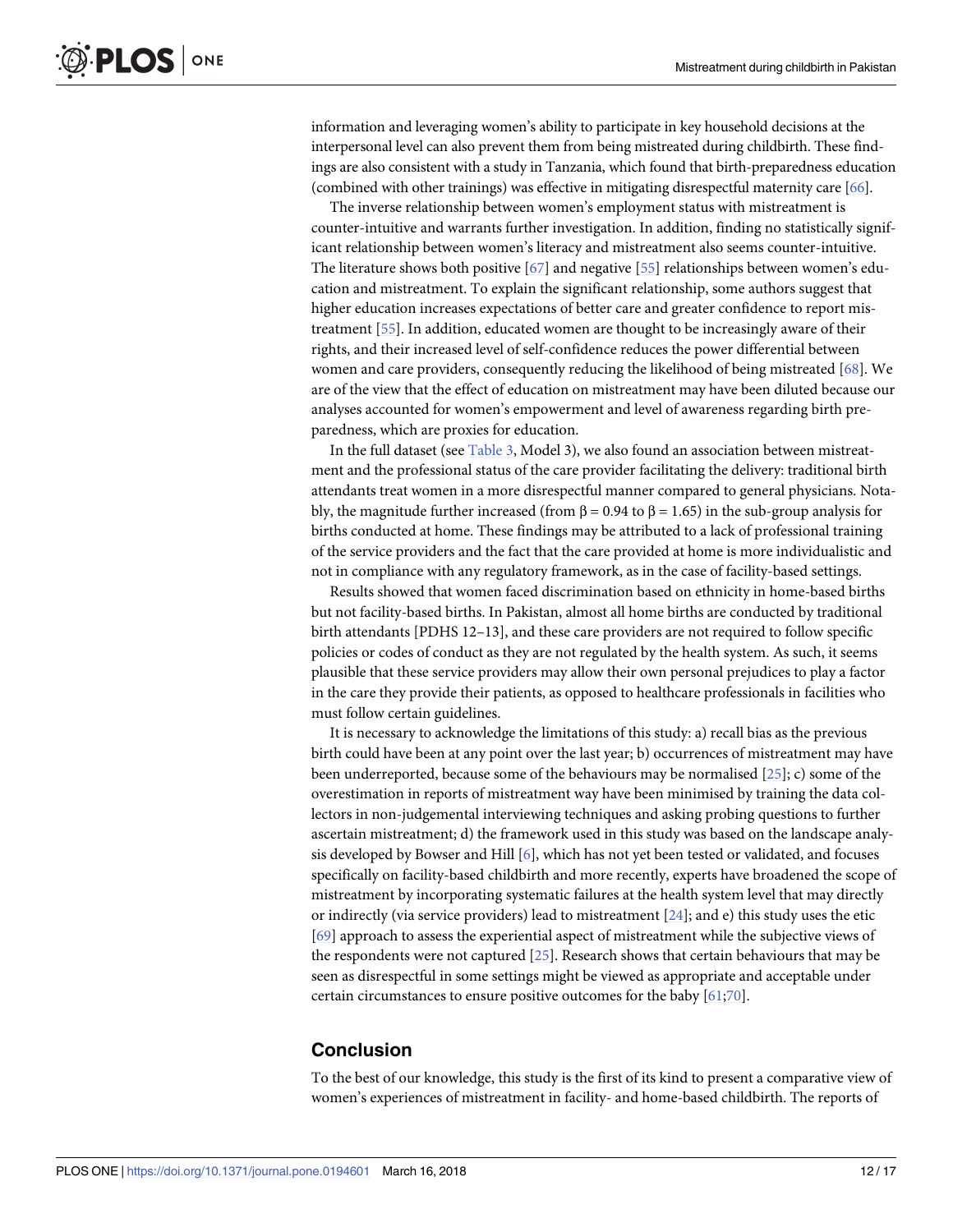<span id="page-12-0"></span>mistreatment are overwhelmingly high during childbirth, irrespective of place of birth. Violation of a woman's right to information, consented care and confidential care were the most prevalent forms of mistreatment, while physical and verbal abuse were reported less frequently.

In terms of risk factors, women's employment status and their level of empowerment consistently demonstrated significant relationships with disrespectful care in all models. During home births, we found that women were also discriminated against based on their ethnicity and type of person assisting the childbirth. In facility-based births, on the other hand, women who had received no education on birth-preparedness reported higher experiences of mistreatment.

In order to promote care that is women-centred and provided in a respectful and culturally appropriate manner, service providers in all settings should be made aware of the current situation and measures should be taken to ensure provision of quality antenatal care. At the community level, women should seek antenatal care for improved birth preparedness while on the interpersonal level it is necessary to devise strategies to increase women's ability to participate in household decision making with husband. Moreover, it is imperative to increase awareness and to develop a sense of entitlement to high-quality maternity care among both men and women. Future studies should integrate a mixed-methods approach to further enhance the understanding of mistreatment during childbirth in Pakistan.

# **Disclaimer**

The current study includes the collective views of authors, and does not necessarily represent the decisions or the stated policy of the London School of Hygiene and Tropical Medicine.

# **Acknowledgments**

We are grateful to our data collectors and field workers; and, above all, to the study participants who enriched this study by sharing their experiences.

# **Author Contributions**

**Conceptualization:** Waqas Hameed, Bilal Iqbal Avan.

**Formal analysis:** Waqas Hameed.

**Investigation:** Waqas Hameed.

**Methodology:** Waqas Hameed.

**Project administration:** Waqas Hameed.

**Software:** Waqas Hameed.

**Supervision:** Bilal Iqbal Avan.

**Validation:** Waqas Hameed.

**Writing – original draft:** Waqas Hameed.

**Writing – review & editing:** Waqas Hameed, Bilal Iqbal Avan.

#### **References**

**[1](#page-1-0).** World Health Organization, United Nations Children's Fund, United Nations Population Fund, World Bank, United Nations Population Division. Trends in maternal mortality: 1990 to 2013. Geneva: World Health Organization; 2014.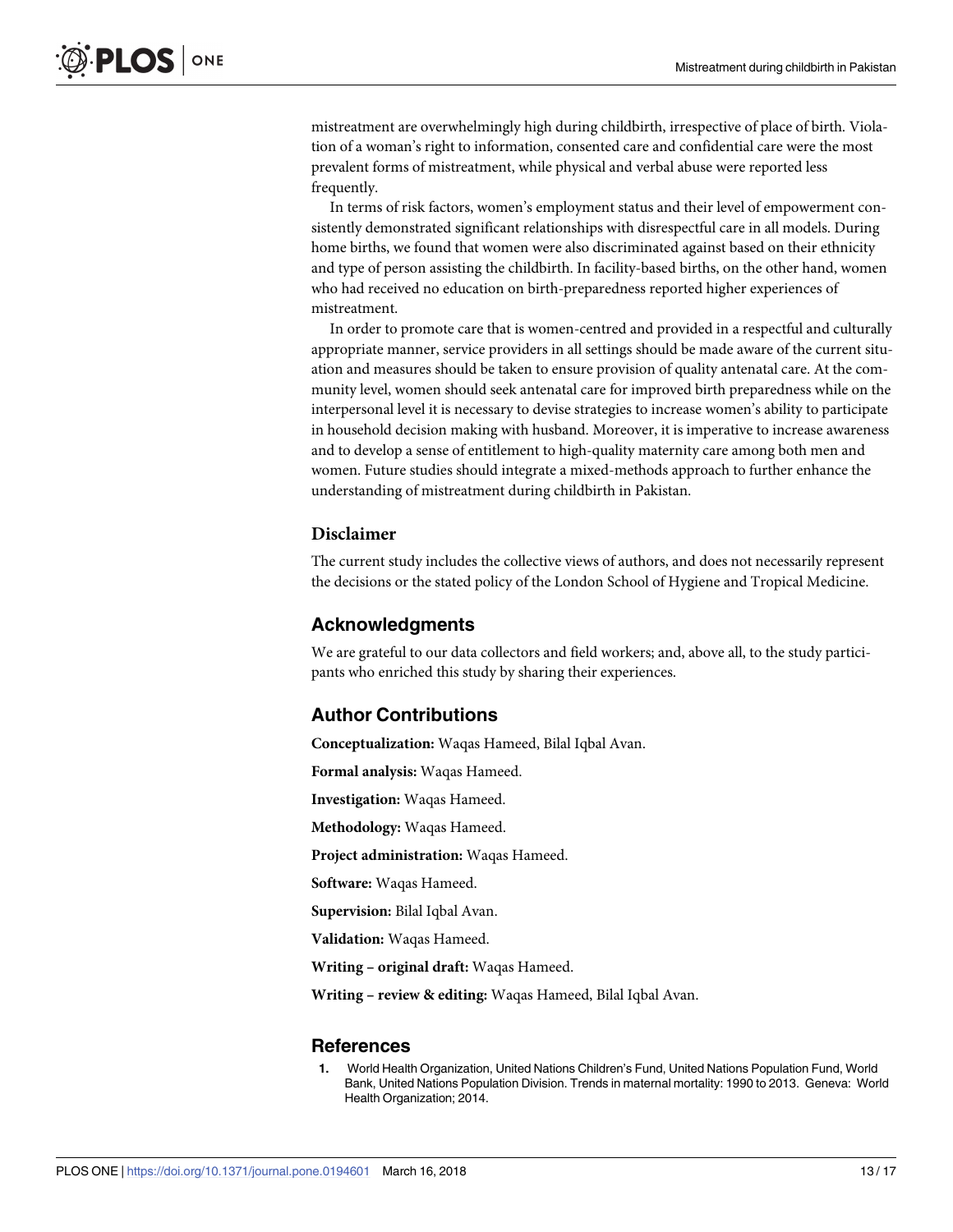- <span id="page-13-0"></span>**[2](#page-1-0).** Alkema L, Chou D, Hogan D, Zhang S, Moller AB, Gemmill A, et al. Global, regional, and national levels and trends in maternal mortality between 1990 and 2015, with scenario-based projections to 2030: a systematic analysis by the UN Maternal Mortality Estimation Inter-Agency Group. Lancet 2015 Nov 13; 387(10017):462–74. [https://doi.org/10.1016/S0140-6736\(15\)00838-7](https://doi.org/10.1016/S0140-6736(15)00838-7) PMID: [26584737](http://www.ncbi.nlm.nih.gov/pubmed/26584737)
- **[3](#page-1-0).** Aminu M, van den Broek N. The role of quality improvement in maternal and newborn health beyond 2015. 2015. THE LANCET Global Health Blog. 1-11-2015.
- **[4](#page-1-0).** World Health Organization. The prevention and elimination of disrespect and abuse during facilitybased childbirth. 2014. Geneva, Switzerland, World Health Organization.
- **[5](#page-1-0).** Bohren M, Hunter E, Munthe-Kaas H, Souza J, Vogel J, Gulmezoglu A. Facilitators and barriers to facility-based delivery in low- and middle-income countries: a qualitative evidence synthesis. Reprod Health 2014; 11(1):71. <https://doi.org/10.1186/1742-4755-11-71> PMID: [25238684](http://www.ncbi.nlm.nih.gov/pubmed/25238684)
- **[6](#page-1-0).** Bowser D, Hill K. Exploring Evidence for Disrespect and Abuse in Facility-Based Childbirth: Report of a landscape analysis. USAID TRAction Project:Harvard School of Public Health University Research Co., LLC; 2010 Sep 20.
- **[7](#page-1-0).** Human Rights Watch. No Tally of the Anguish: Accountability in Maternal Health Care in India. New York: Human Rights Watch; 2009.
- **[8](#page-1-0).** Human Rights Watch. Unaccountable: Addressing Reproductive Health Care Gaps. New York: Human Rights Watch; 2010.
- **[9](#page-1-0).** Gebrehiwot T, Goicolea I, Edin K, Sebastian M. Making pragmatic choices: women's experiences of delivery care in Northern Ethiopia. BMC Pregnancy and Childbirth 2012; 12(1):113.
- **10.** Abuya T, Njuki R, Ndwiga C, Serwanga J, Bashir I, Njeru A, et al. Manifestations, Type and Prevalence of Disrespect and Abuse during Child Birth in Kenya. Tanzania: Global Maternal Health Conference 15th-17th January 2013; 2013.
- **[11](#page-1-0).** Asefa A, Bekele D. Status of respectful and non-abusive care during facility-based childbirth in a hospital and health centers in Addis Ababa, Ethiopia. Reprod Health 2015; 12(1):33.
- **[12](#page-1-0).** Swahnberg K, Schei B, Hilden M, Halmesmaki E, Sidenius K, Steingrimsdottir T, et al. Patients' experiences of abuse in health care: a Nordic study on prevalence and associated factors in gynecological patients. Acta Obstet Gynecol Scand 2007 Jan 1; 86(3):349–56. [https://doi.org/10.1080/](https://doi.org/10.1080/00016340601185368) [00016340601185368](https://doi.org/10.1080/00016340601185368) PMID: [17364312](http://www.ncbi.nlm.nih.gov/pubmed/17364312)
- **[13](#page-1-0).** Chadwick RJ, Cooper D, Harries J. Narratives of distress about birth in South African public maternity settings: A qualitative study. Midwifery 2014; 30(7):862–8. <https://doi.org/10.1016/j.midw.2013.12.014> PMID: [24456659](http://www.ncbi.nlm.nih.gov/pubmed/24456659)
- **14.** D'Ambruoso L, Abbey M, Hussein J. Please understand when I cry out in pain: women's accounts of maternity services during labour and delivery in Ghana. BMC Public Health 2005 Dec; 5(1):1-11.
- **15.** Janevic T, Sripad P, Bradley E, Dimitrievska V. "There's no kind of respect here" A qualitative study of racism and access to maternal health care among Romani women in the Balkans. International Journal for Equity in Health 2011; 10(1):53.
- **[16](#page-10-0).** McMahon S, George A, Chebet J, Mosha I, Mpembeni R, Winch P. Experiences of and responses to disrespectful maternity care and abuse during childbirth; a qualitative study with women and men in Morogoro Region, Tanzania. BMC Pregnancy and Childbirth 2014; 14(1):268.
- **[17](#page-1-0).** Moyer CA, Adongo PB, Aborigo RA, Hodgson A, Engmann CM. 'They treat you like you are not a human being': maltreatment during labour and delivery in rural northern Ghana. Midwifery 2014 Feb; 30 (2):262–8. <https://doi.org/10.1016/j.midw.2013.05.006> PMID: [23790959](http://www.ncbi.nlm.nih.gov/pubmed/23790959)
- **18.** Turan JM, Miller S, Bukusi EA, Sande J, Cohen CR. HIV/AIDS and maternity care in Kenya: how fears of stigma and discrimination affect uptake and provision of labor and delivery services. AIDS Care 2008 Sep 1; 20(8):938–45. <https://doi.org/10.1080/09540120701767224> PMID: [18777222](http://www.ncbi.nlm.nih.gov/pubmed/18777222)
- **[19](#page-1-0).** Bohren MA, Vogel JP, Tuncalp O, Fawole B, Titiloye MA, Olutayo AO, et al. Mistreatment of women during childbirth in Abuja, Nigeria: a qualitative study on perceptions and experiences of women and healthcare providers. Reprod Health 2017; 14(1):9. <https://doi.org/10.1186/s12978-016-0265-2> PMID: [28095911](http://www.ncbi.nlm.nih.gov/pubmed/28095911)
- **[20](#page-1-0).** Balde MD, Bangoura A, Diallo BA, Sall O, Balde H, Niakate AS, et al. A qualitative study of women's and health providers' attitudes and acceptability of mistreatment during childbirth in health facilities in Guinea. Reprod Health 2017; 14(1):4. <https://doi.org/10.1186/s12978-016-0262-5> PMID: [28086975](http://www.ncbi.nlm.nih.gov/pubmed/28086975)
- **[21](#page-1-0).** Makumi IW. Disrespect and Abuse of Women during Facility based Deliveries and its Effects on Intent to Use Maternity Services in Uringu Division Meru County University of Nairobi; 2015.
- **[22](#page-1-0).** Swahnberg K, Wijma B, Siwe K. Strong discomfort during vaginal examination: why consider a history of abuse? Eur J Obstet Gynecol Reprod Biol 2011 Feb 26; 157:200–5. [https://doi.org/10.1016/j.ejogrb.](https://doi.org/10.1016/j.ejogrb.2011.02.025) [2011.02.025](https://doi.org/10.1016/j.ejogrb.2011.02.025) PMID: [21470763](http://www.ncbi.nlm.nih.gov/pubmed/21470763)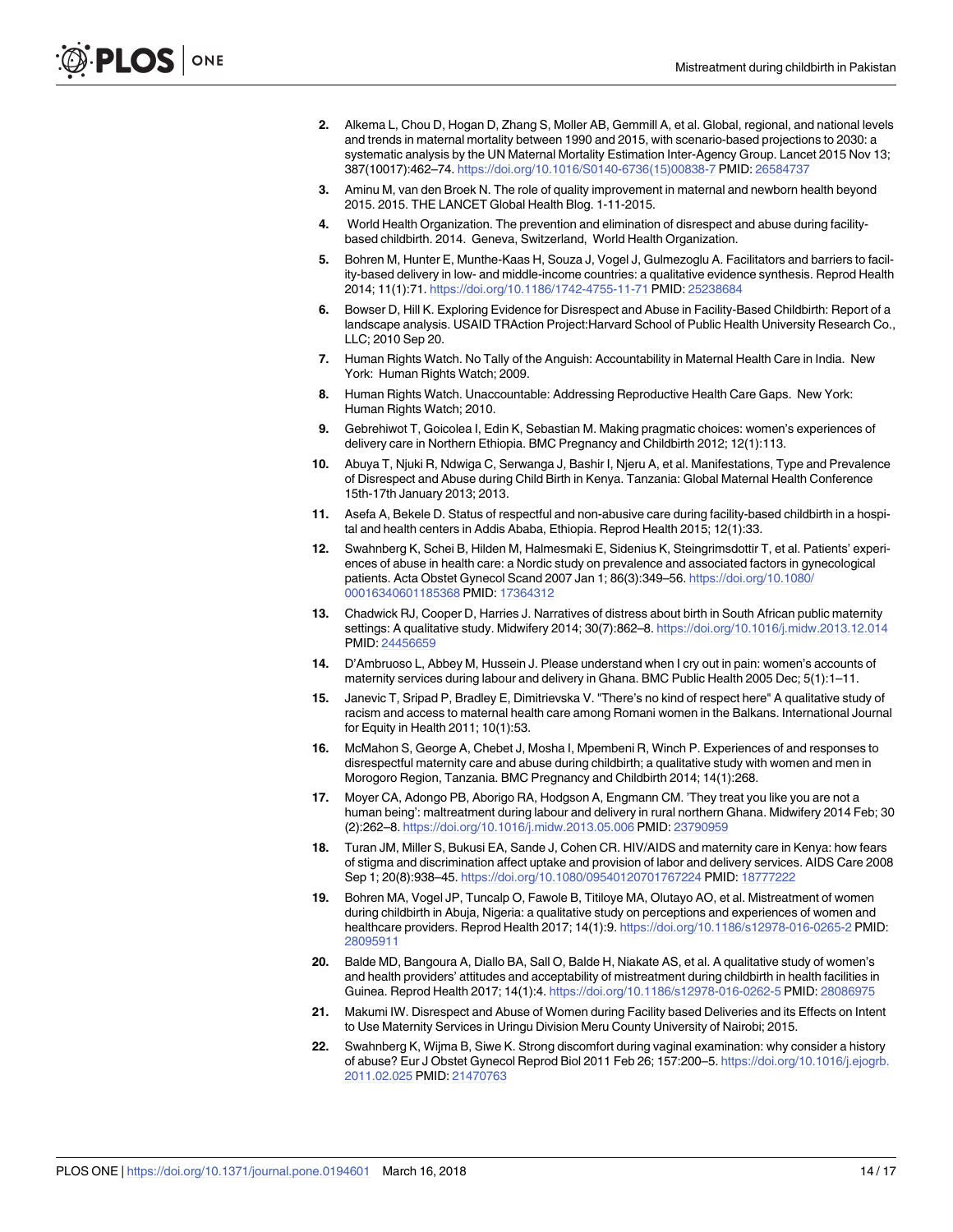- <span id="page-14-0"></span>**[23](#page-1-0).** Schroll A-M, Kjaergaard H, Midtgaard J. Encountering abuse in health care; lifetime experiences in postnatal women—a qualitative study. BMC Pregnancy and Childbirth 2013; 13(74).
- **[24](#page-1-0).** Bohren MA, Vogel JP, Hunter EC, Lutsiv O, Makh SK, Souza JP, et al. The Mistreatment of Women during Childbirth in Health Facilities Globally: A Mixed-Methods Systematic Review. PLoS Med 2015 Jun 30; 12(6):e1001847. <https://doi.org/10.1371/journal.pmed.1001847> PMID: [26126110](http://www.ncbi.nlm.nih.gov/pubmed/26126110)
- **[25](#page-1-0).** Freedman LP, Ramsey K, Abuya T, Bellows B, Ndwiga C, Warren CE, et al. Defining disrespect and abuse of women in childbirth: A research, policy and rights agenda. Bull World Health Organ 2014 Oct 6.
- **26.** Bruggemann AJ, Wijma B, Swahnberg K. Abuse in health care: a concept analysis. Scand J Caring Sci 2012 Mar; 26(1):123–32. <https://doi.org/10.1111/j.1471-6712.2011.00918.x> PMID: [21883345](http://www.ncbi.nlm.nih.gov/pubmed/21883345)
- **[27](#page-1-0).** Freedman LP, Kruk ME. Disrespect and abuse of women in childbirth: challenging the global quality and accountability agendas. Lancet 2014 Jun 23.
- **[28](#page-2-0).** Wagner M. Fish can't see water: the need to humanize birth. Int J Gynaecol Obstet 2001 Nov 1; 75: S25–S37. PMID: [11742640](http://www.ncbi.nlm.nih.gov/pubmed/11742640)
- **29.** World Health Organization. Having a baby in Europe. European Regional Office; 1985.
- **[30](#page-2-0).** Behruzi R, Hatem M, Fraser W, Goulet L, Ii M, Misago C. Facilitators and barriers in the humanization of childbirth practice in Japan. BMC Pregnancy and Childbirth 2010; 10(1):25.
- **[31](#page-2-0).** Misago C, Kendall C, Freitas P, Haneda K, Silveira D, Onuki D, et al. From 'culture of dehumanization of childbirth' to 'childbirth as a transformative experience': changes in five municipalities in north-east Brazil. International Federation of Gynaecology and Obstetrics 2001 Nov 1; 75:S67–S72.
- **[32](#page-2-0).** Misago C, Umenai T, Onuki D, Haneda K, Wagner M. Humanised maternity care. Lancet 1999 Oct 16; 354(9187):1391–2.
- **[33](#page-2-0).** Montagu D, Yamey G, Visconti A, Harding A, Yoong J. Where Do Poor Women in Developing Countries Give Birth? A Multi-Country Analysis of Demographic and Health Survey Data. PLoS ONE 2011 Feb 28; 6(2):e17155. <https://doi.org/10.1371/journal.pone.0017155> PMID: [21386886](http://www.ncbi.nlm.nih.gov/pubmed/21386886)
- **[34](#page-2-0).** Government of Pakistan. Pakistan Economic Survey, 2012–13. Islamabad: Finance Division, Economic Advisor's Wing; 2013.
- **[35](#page-2-0).** National Institute of Population Studies Pakistan, Macro International Inc. Pakistan Demographic and Health Survey 2012–13. Islamabad: Government of Pakistan; 2014.
- **[36](#page-2-0).** Bhutta ZA, Hafeez A, Rizvi A, Ali N, Khan A, Ahmad F, et al. Reproductive, maternal, newborn, and child health in Pakistan: challenges and opportunities. Lancet 2013 May 17.
- **[37](#page-2-0).** Hsu J, Berman P, Mills A. Reproductive health priorities: evidence from a resource tracking analysis of official development assistance in 2009 and 2010. Lancet 2013 May 18; 381(9879): 1772-82. [https://](https://doi.org/10.1016/S0140-6736(13)60762-X) [doi.org/10.1016/S0140-6736\(13\)60762-X](https://doi.org/10.1016/S0140-6736(13)60762-X) PMID: [23683644](http://www.ncbi.nlm.nih.gov/pubmed/23683644)
- **[38](#page-2-0).** National Institute of Population Studies Pakistan, Macro International Inc. Pakistan Demographic and Health Survey 2006–7. Islamabad: Government of Pakistan; 2008 Jun.
- **39.** Mumtaz Z, Salway SM. Gender, pregnancy and the uptake of antenatal care services in Pakistan. Sociology of Health & Illness 2007 Jan 1; 29(1):1–26.
- **40.** Nusrat S, Rohra DK, Shams H, Khan NH. Home deliveries: reasons and adverse outcomes in women presenting to a tertiary care hospital. J Pak Med Assoc 2010 Jul; 60(7):555–8. PMID: [20578606](http://www.ncbi.nlm.nih.gov/pubmed/20578606)
- **[41](#page-2-0).** Finlayson K, Downe S. Why Do Women Not Use Antenatal Services in Low- and Middle-Income Countries? A Meta-Synthesis of Qualitative Studies. PLoS Med 2013 Jan 22; 10(1):e1001373. [https://doi.](https://doi.org/10.1371/journal.pmed.1001373) [org/10.1371/journal.pmed.1001373](https://doi.org/10.1371/journal.pmed.1001373) PMID: [23349622](http://www.ncbi.nlm.nih.gov/pubmed/23349622)
- **[42](#page-2-0).** Nisar N, Amjad S. Pattern of antenatal care provided at a public sector hospital Hyderabad Sindh. J Ayub Med Coll Abbottabad 2007 Dec; 19(4):11–3. PMID: [18693587](http://www.ncbi.nlm.nih.gov/pubmed/18693587)
- **43.** Mahar B, Kumar R, Rizvi N, Bahalkani HA, Haq M, Soomro J. Quantity and Qulity of Information, Education and Communication During Antenatal Visit at Private and Public Sector Hospitals of Bahawalpur, Pakistan. J Ayub Med Coll Abbottabad 2012; 24:71–4.
- **44.** Ashraf M, Ashraf F, Rahman A, Khan R. Assessing women's satisfaction level with maternity services: Evidence from Pakistan. International Journal of Collaborative Research on Internal Medicine & Public Health 2012; 4(11):1841–51.
- **45.** Pakistan Initiative for Mothers and Newborns, United States Agency for International Development. Health Facility Assessment 2005 (HFA). Islamabad, Pakistan: John Snow International; 2014.
- **46.** Hassan R, Rehman A. Doctor patient relationship in gynecology department of public and private hospitals of Rawalpindi and Islamabad. Pakistan Journal of Medical Research 2011 Jun; 50(2):75–9.
- **[47](#page-2-0).** Mumtaz Z, Salway S, Bhatti A, Shanner L, Zaman S, Laing L, et al. Improving Maternal Health in Pakistan: Toward a Deeper Understanding of the Social Determinants of Poor Women's Access to Maternal Health Services. American Journal of Public Health 2014 Feb; 104(Suppl 1):S17–S24.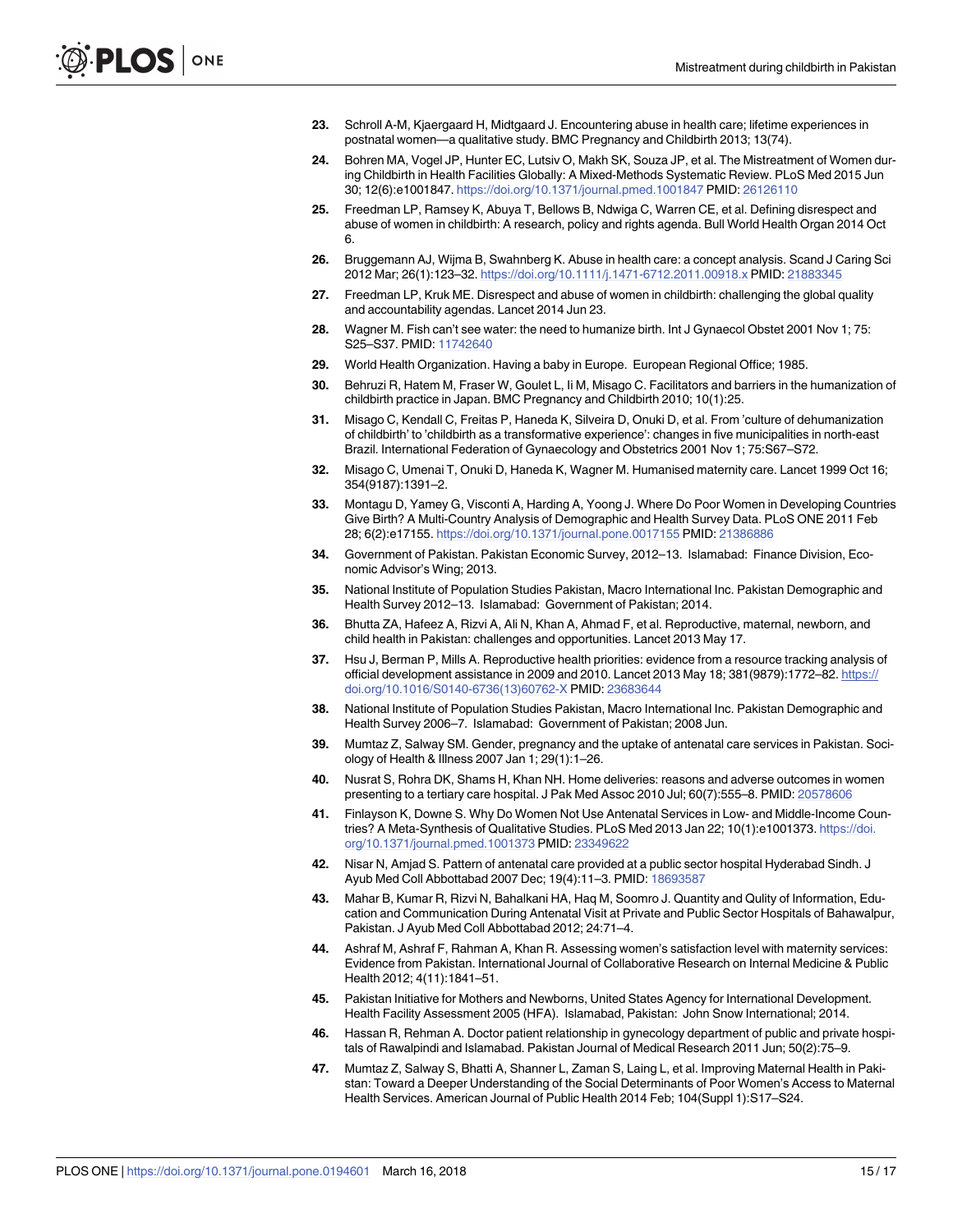- <span id="page-15-0"></span>**[48](#page-3-0).** Government of Punjab. National Programme for Family Planning & Primary Health Care, Pakistan. 2011. National Programme for Family Planning & Primary Health Care. 4-5-2015.
- **[49](#page-4-0).** Schreiner M. Progress out of Poverty Index: A Simple Poverty Scorecard for Pakistan. Grameen Foundation; 2009 Sep.
- **[50](#page-4-0).** Hameed W, Azmat SK, Ali M, Sheikh MI, Abbas G, Temmerman M, et al. Women's Empowerment and Contraceptive Use: The Role of Independent versus Couples' Decision-Making, from a Lower Middle Income Country Perspective. PLoS ONE 2014 Aug 13; 9(8):e104633. [https://doi.org/10.1371/journal.](https://doi.org/10.1371/journal.pone.0104633) [pone.0104633](https://doi.org/10.1371/journal.pone.0104633) PMID: [25119727](http://www.ncbi.nlm.nih.gov/pubmed/25119727)
- **[51](#page-4-0).** Haque M, Islam T, Tareque M, Mostofa M. Women Empowerment or Autonomy: A Comparative View in Bangladesh Context. Bangladesh e-Journal of Sociology 2011 Jul; 8(2):17–30.
- **[52](#page-5-0).** Cohen J, Cohen P. Applied Multiple Regression/Correlation Analysis for the Behavioral Sciences. Second ed. Psychology Press; 1983.
- **[53](#page-10-0).** Sando D, Ratcliffe H, McDonald K, Spiegelman D, Lyatuu G, Mwanyika-Sando M, et al. The prevalence of disrespect and abuse during facility-based childbirth in urban Tanzania. BMC Pregnancy and Childbirth 2016; 16(1):1–10.
- **[54](#page-10-0).** Abuya T, Warren CE, Miller N, Njuki R, Ndwiga C, Maranga A, et al. Exploring the Prevalence of Disrespect and Abuse during Childbirth in Kenya. PLoS ONE 2015 Apr 17; 10(4):e0123606. [https://doi.org/](https://doi.org/10.1371/journal.pone.0123606) [10.1371/journal.pone.0123606](https://doi.org/10.1371/journal.pone.0123606) PMID: [25884566](http://www.ncbi.nlm.nih.gov/pubmed/25884566)
- **[55](#page-10-0).** Kruk ME, Kujawski S, Mbaruku G, Ramsey K, Moyo W, Freedman LP. Disrespectful and abusive treatment during facility delivery in Tanzania: a facility and community survey. Health Policy Plan 2014 Oct 1.
- **[56](#page-10-0).** Sarfraz M, Hamid S. Challenges in delivery of skilled maternal care—experiences of community midwives in Pakistan. BMC Pregnancy and Childbirth 2014; 14(1):59.
- **[57](#page-10-0).** Jansen L, Gibson M, Bowles BC, Leach J. First Do No Harm: Interventions During Childbirth. J Perinat Educ 2013; 22(2):83–92. <https://doi.org/10.1891/1058-1243.22.2.83> PMID: [24421601](http://www.ncbi.nlm.nih.gov/pubmed/24421601)
- **[58](#page-10-0).** Khosla R, Zampas C, Vogel JP, Bohren MA, Roseman M, Erdman JN. International Human Rights and the Mistreatment of Women During Childbirth. Health Hum Rights 2016 Dec; 18(2):131–43. PMID: [28559681](http://www.ncbi.nlm.nih.gov/pubmed/28559681)
- **[59](#page-10-0).** Kruske S, Young K, Jenkinson B, Catchlove A. Maternity care providers' perceptions of women's autonomy and the law. BMC Pregnancy and Childbirth 2013; 13(1):84.
- **[60](#page-10-0).** Balde MD, Diallo BA, Bangoura A, Sall O, Soumah AM, Vogel JP, et al. Perceptions and experiences of the mistreatment of women during childbirth in health facilities in Guinea: a qualitative study with women and service providers. Reprod Health 2017 Jan 11; 14:3. [https://doi.org/10.1186/s12978-016-](https://doi.org/10.1186/s12978-016-0266-1) [0266-1](https://doi.org/10.1186/s12978-016-0266-1) PMID: [28077145](http://www.ncbi.nlm.nih.gov/pubmed/28077145)
- **[61](#page-11-0).** Bohren MA, Vogel JP, Tuncalp Ö, Fawole B, Titiloye MA, Olutayo AO, et al. "By slapping their laps, the patient will know that you truly care for her": A qualitative study on social norms and acceptability of the mistreatment of women during childbirth in Abuja, Nigeria. SSM—Population Health 2016 Dec; 2:640– 55. <https://doi.org/10.1016/j.ssmph.2016.07.003> PMID: [28345016](http://www.ncbi.nlm.nih.gov/pubmed/28345016)
- **[62](#page-10-0).** Behruzi R, Hatem M, Goulet L, Fraser W. The facilitating factors and barriers encountered in the adoption of a humanized birth care approach in a highly specialized university affiliated hospital. BMC Women's Health 2011; 11(1):53.
- **[63](#page-10-0).** Pratley P. Associations between quantitative measures of women's empowerment and access to care and health status for mothers and their children: A systematic review of evidence from the developing world. Social Science & Medicine 2016 Nov; 169:119–31.
- **64.** Santow G. Gender differences in health and risks and use of services. Population and women. Proceedings of the United Nations expert group meeting on population and women Gaborone, Botawana. 1992 Jun 22; New York: Department for Economic and Social Information and Policy Analysis, Population Division; 1995.
- **[65](#page-10-0).** Department of Economic and Social Affairs. Sustainable Development: Knowledge Plateform. 2015. New York, United Nation. 25-4-2016.
- **[66](#page-11-0).** Ratcliffe HL, Sando D, Lyatuu GW, Emil F, Mwanyika-Sando M, Chalamilla G, et al. Mitigating disrespect and abuse during childbirth in Tanzania: an exploratory study of the effects of two facility-based interventions in a large public hospital. Reprod Health 2016; 13(1):79. [https://doi.org/10.1186/s12978-](https://doi.org/10.1186/s12978-016-0187-z) [016-0187-z](https://doi.org/10.1186/s12978-016-0187-z) PMID: [27424608](http://www.ncbi.nlm.nih.gov/pubmed/27424608)
- **[67](#page-11-0).** Onah HE, Ikeako LC, Iloabachie GC. Factors associated with the use of maternity services in Enugu, southeastern Nigeria. Social Science & Medicine 2006; 63(7):1870–8.
- **[68](#page-11-0).** Ishola F, Owolabi O, Filippi V. Disrespect and abuse of women during childbirth in Nigeria: A systematic review. PLoS ONE 2017 Mar 21; 12(3):e0174084. <https://doi.org/10.1371/journal.pone.0174084> PMID: [28323860](http://www.ncbi.nlm.nih.gov/pubmed/28323860)